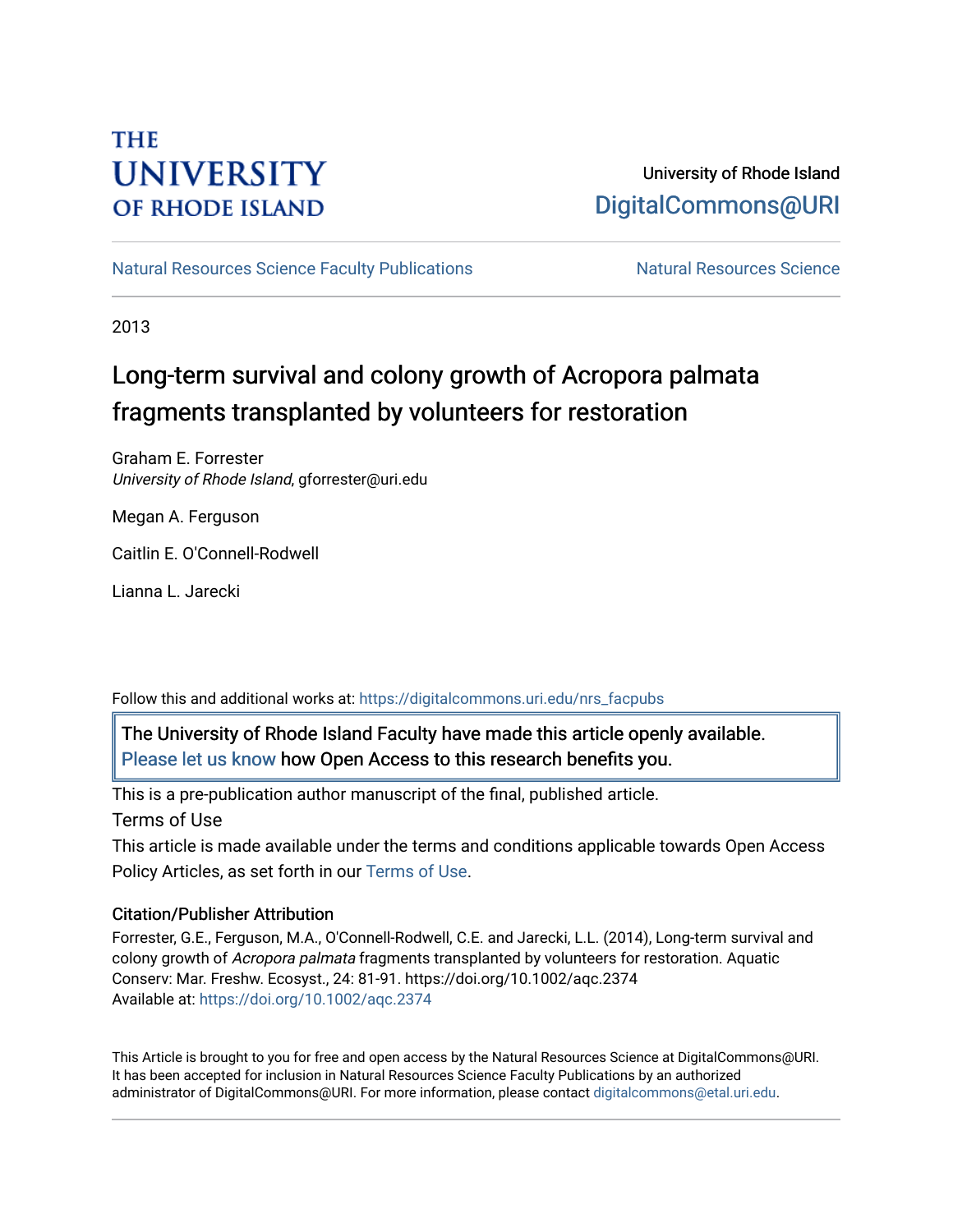tural Resources Science, University of Rhode Island<br>
ster@uri.edu<br>
blogical Sciences, University of Rhode Island, King<br>
son@my.uri.edu<br>
vation Biology, Department of Biology, Stanford U<br>
pconnell@stanford.edu<br>
P.O. Box 221 **Long-term survival and colony growth of** *Acropora palmata* **fragments transplanted by volunteers for restoration** Graham E. Forrester<sup>1</sup>, Megan A. Ferguson<sup>2</sup>, Caitlin E. O'Connell-Rodwell<sup>3,4</sup>, and Lianna L. Jarecki 1 Department of Natural Resources Science, University of Rhode Island, Kingston, RI 02881, USA; gforrester@uri.edu Department of Biological Sciences, University of Rhode Island, Kingston, RI 02881, USA; megan\_ferguson@my.uri.edu Center for Conservation Biology, Department of Biology, Stanford University, Stanford, CA 94305, USA; ceoconnell@stanford.edu Utopia Scientific, P.O. Box 221100, San Diego, CA 92192, USA

**Key words**: coral reef, demography, Elkhorn coral, fragmentation, restoration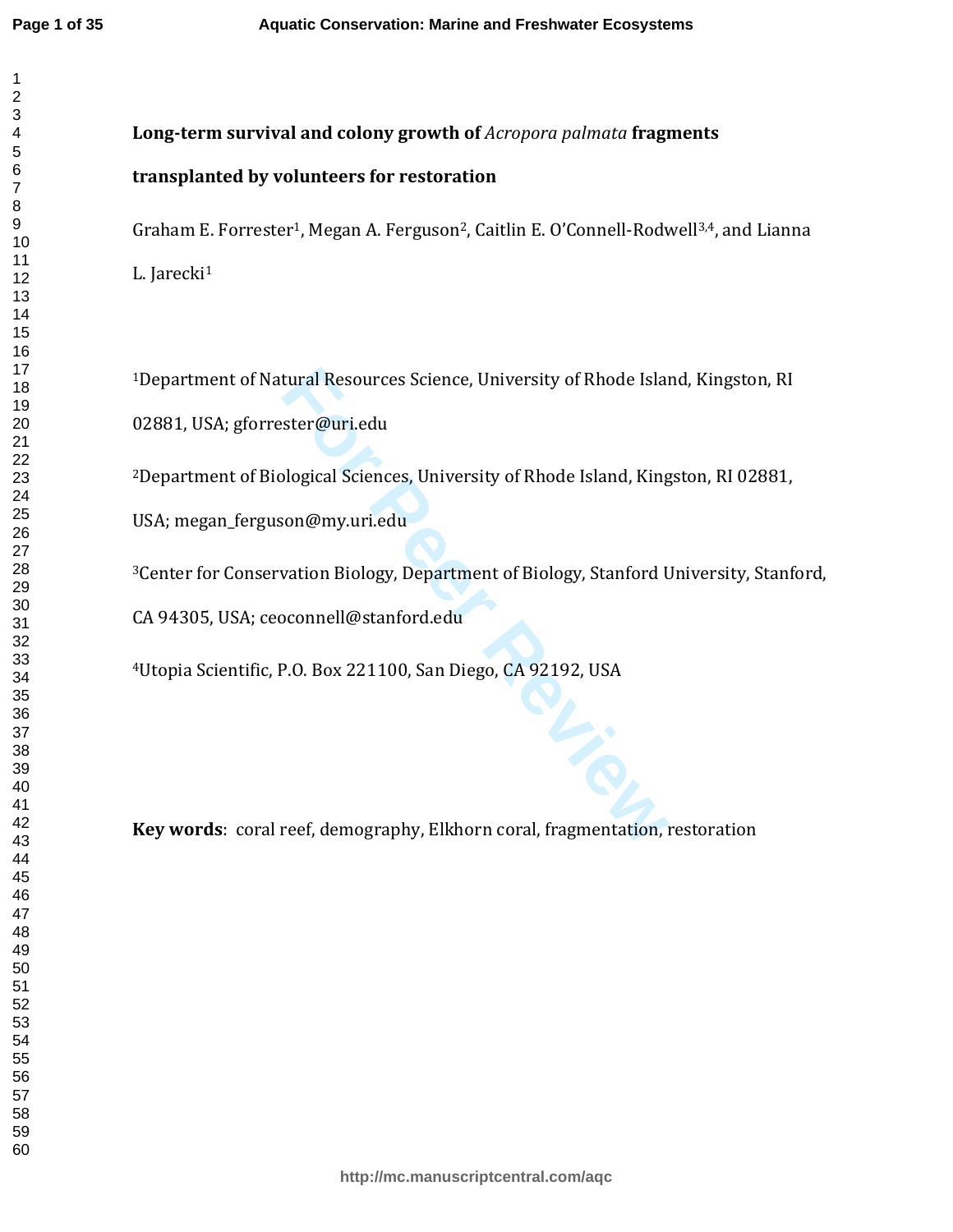#### ABSTRACT

1. Many branching corals are fragmented by storms, which can serve as a mechanism of asexual reproduction for species that are able to reattach themselves to the substratum and form new colonies. Fragments can also be manually reattached as a means of reef restoration.

2. The growth and survival of 832 fragments of Elkhorn coral, *Acropora palmata*, that were transplanted for a restoration project in the British Virgin Islands was modeled.

3. Mortality was higher in the first year after transplanting than in subsequent years, perhaps reflecting stress from handling or failure of the attachment method.

4. Survival also varied with the year of transplantation (from 2005-2011), and was lowest in years with major storms (2007 and 2010).

survival of 832 fragments of Elkhorn coral, *Acrof*<br>for a restoration project in the British Virgin Islam<br>igher in the first year after transplanting than in s<br>stress from handling or failure of the attachment<br>ried with th 5. Fragment survival increased with increasing initial size, with the largest fragments (surface area roughly 1,000cm <sup>2</sup>) faring substantially better than the smallest (roughly 10cm <sup>2</sup>) and average sized fragments (roughly 100cm <sup>2</sup>).

6. Colony size (surface area of live tissue) tended to decrease in size slightly in the first 3 months after being reattached, presumably due to stress from transplanting. Subsequently, the surface area of surviving colonies tended to progressively increase over time, with fragments typically reaching 3,000 cm <sup>2</sup> after 7 years. Colony growth was, however, extremely variable and largely independent of initial colony size.

 $\mathbf{1}$  $\overline{2}$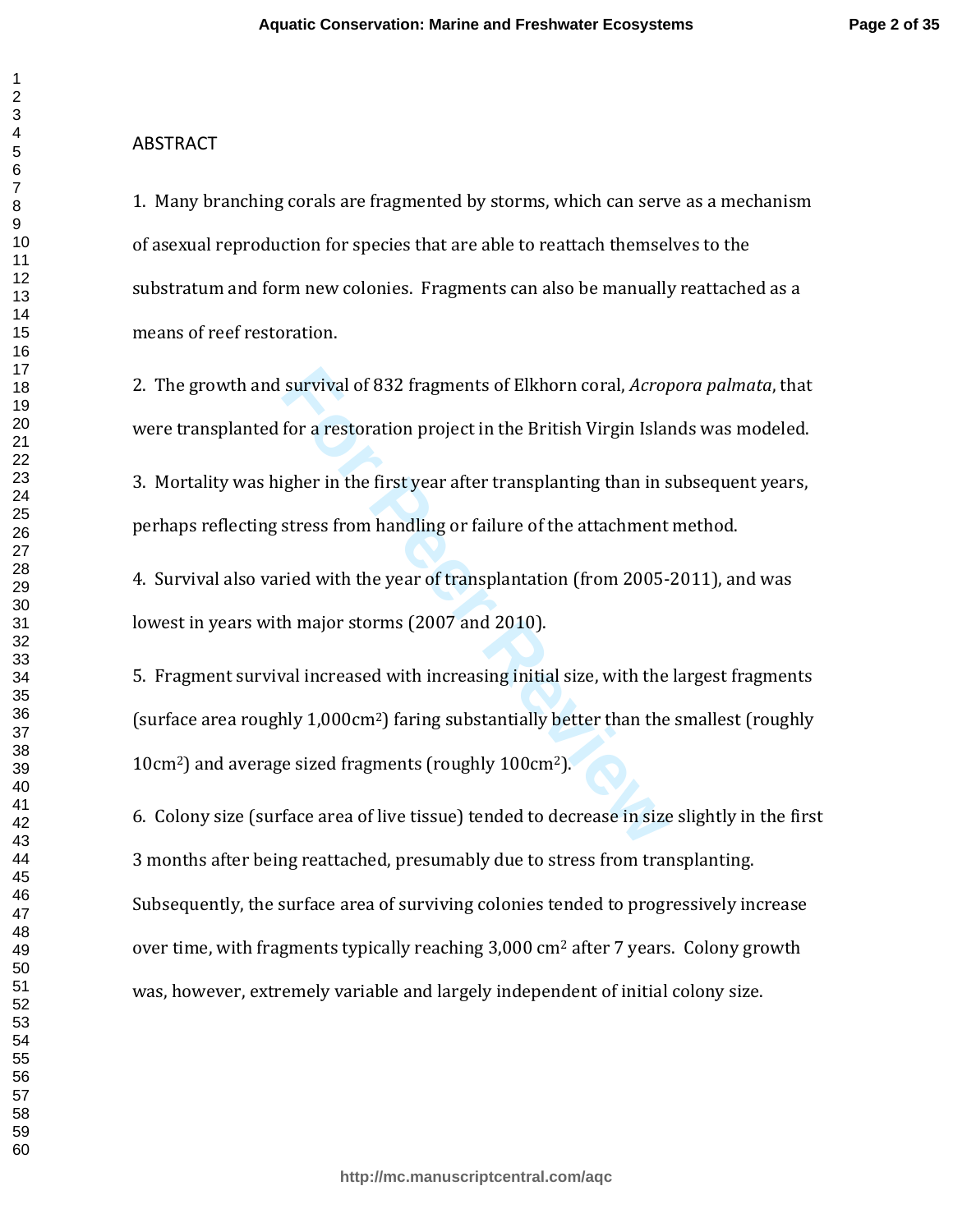$\mathbf 1$ 

7. Despite initial reductions in growth and survival due to transplanting, long-term survival of transplanted fragments was roughly comparable to that of natural colonies. Transplanting fragments is thus a promising tool for grass-roots restoration projects.

#### **INTRODUCTION**

13; Bellwood *et al.,* 2004), there has been an increst sto restore coral populations (Harriott and Fisk, recht, 2006; Rinkevich, 2005, 2008). One approagments from coral colonies on damaged reefs, or mts to the substratum As corals have progressively declined in abundance worldwide over the past 30 years (Gardner *et al.*, 2003; Bellwood *et al.*, 2004), there has been an increasing interest in developing methods to restore coral populations (Harriott and Fisk, 1988; Edwards and Clark, 1998; Precht, 2006; Rinkevich, 2005, 2008). One approach to restoration is seeding broken fragments from coral colonies on damaged reefs, or manually reattaching fragments to the substratum. Coral colonies fragment naturally through the actions of storms, bioerosion and predation, but fragmentation also occurs when boats, divers and snorkelers collide with the reef (Woodley *et al.*, 1981; Rogers *et al.*, 1982; Bruckner and Bruckner, 2001, Hawkins *et al.*, 2005, ). Fragments used for restoration include those generated naturally by storms, by unintentionally human impact, and also created deliberately by pruning natural colonies (Rinkevich, 2005; Precht, 2006).

The process of fragmentation is important to the natural demography of branching scleractinian corals, as well as other branching colonial invertebrates on coral reefs (Lasker, 1984; Wallace, 1985; Karlson, 1986; Lewis, 1991,). Under favourable conditions, coral fragments may naturally reattach to the reef and form new colonies (Smith and Hughes, 1999). This process of fragmentation and reattachment is hypothesized to be an adaptive strategy for branching corals to colonize new habitats,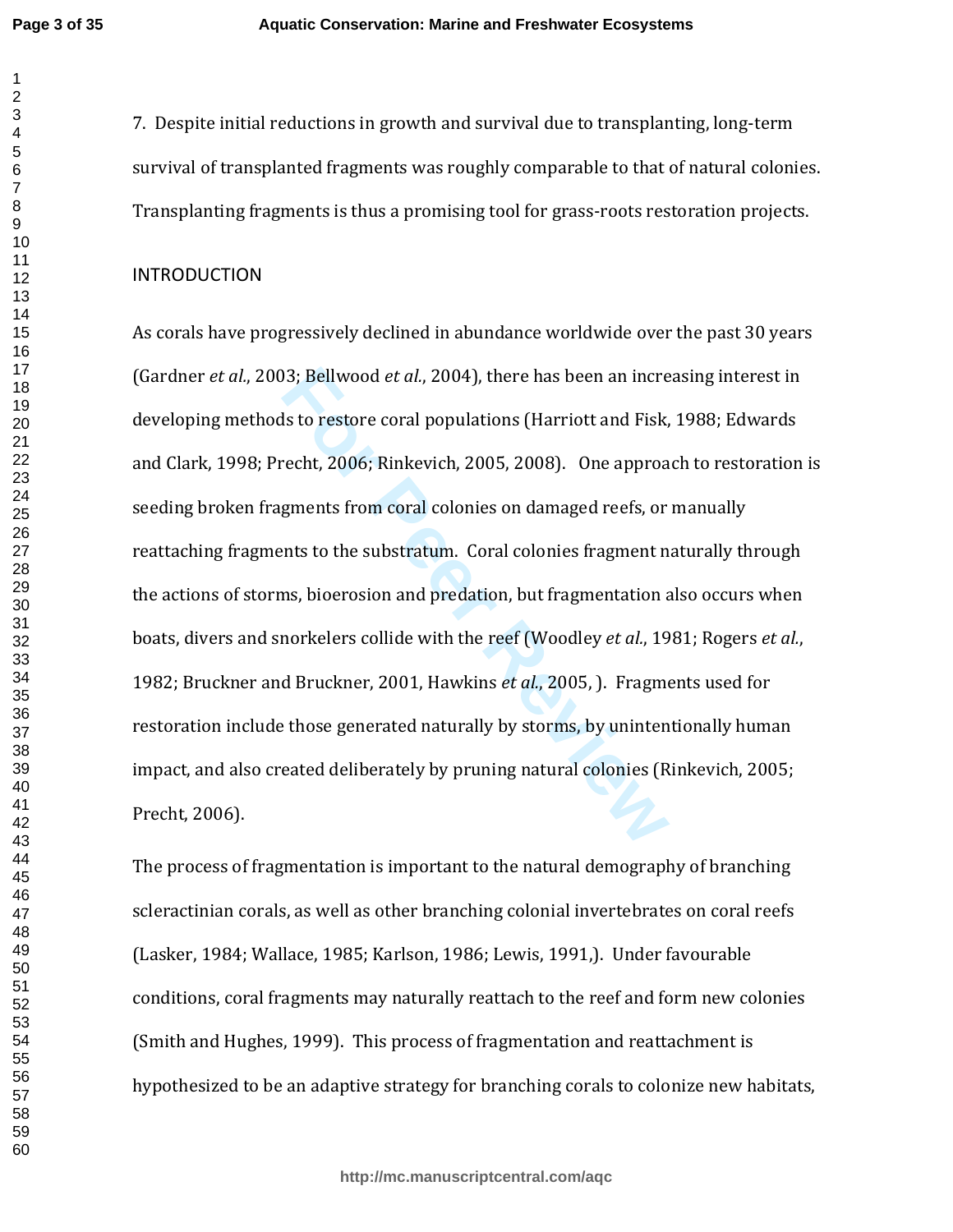spread the risk of mortality, and circumvent mechanical limits on colony size (Highsmith, 1982; Wallace, 1985).

hrink through the death of some modules (partial<br>malyses of growth and survival of naturally gener:<br>e fragments created in enormous numbers after r<br>ents is independent of the parent colony (Highsm<br>vival is typically very l For natural coral populations, population dynamic models based on individual body size are often more accurate than are models based on age (Hughes, 1984). Because individual corals are colonies of genetically identical modules, the importance of colony size derives in part from the fact that colony growth is indeterminate and that colonies can also shrink through the death of some modules (partial mortality) (Connell, 1973). Analyses of growth and survival of naturally generated fragments have focused on the fragments created in enormous numbers after major storms. The fate of these fragments is independent of the parent colony (Highsmith, 1982) and their chance of survival is typically very low (Tunnicliffe, 1981; Fong and Lirman, 1995; Smith and Hughes, 1999). In some cases, larger fragments had an improved chance of post-storm survival (Loya, 1976; Highsmit h *et al.*, 1980), but others found no effects of size (Lirman and Fong, 1997), or observed size-distributions consistent with better survival of smaller fragments (Rogers *et al.*, 1982).

A comparable understanding of the demography of transplanted fragments is valuable to assess the success of restoration projects. Variable effects of fragment size on survival have been observed for artificially seeded fragments that were loose on the substratum, with examples reported of size-dependence (Heyward and Collins, 1985; Smith and Hughes, 1999; Bowden-Kerby, 1997, 2001) and size-independence (Bruno, 1998; Bowden-Kerby, 2001; Lindahl, 2003). The fate of fragments that have been manually re-attached to the substratum also appears to be size-dependent in some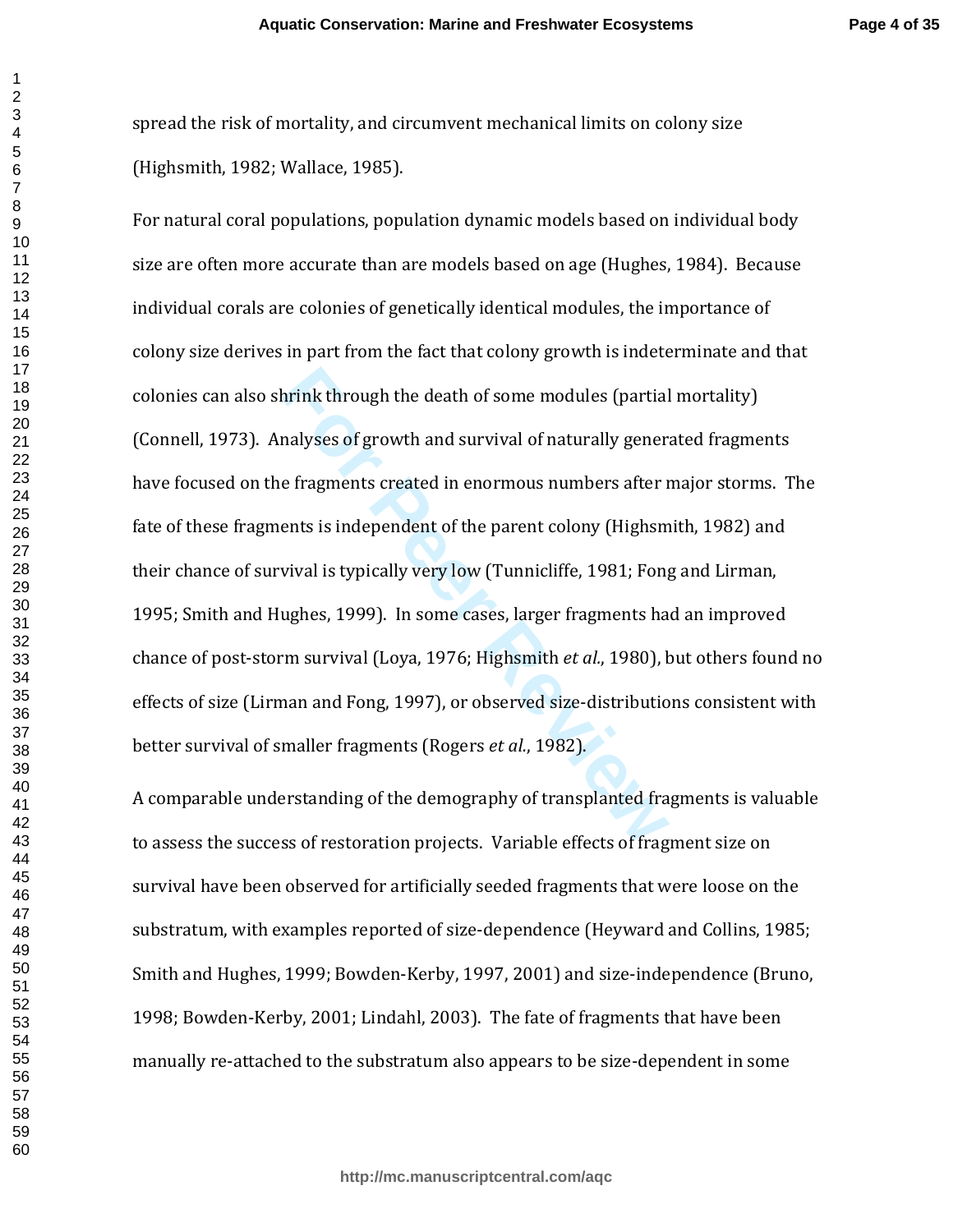cases (Bowden-Kerby, 2001, Bruckner and Bruckner, 2001, Raymundo and Maypa, 2004; Garrison and Ward, 2008, Okubo *et al.*, 2005, 2007, 2009) but not others (Kobayashi, 1984; Yap *et al.*, 1998; Bowden-Kerby, 2001; Lindahl, 2003). The survival and colony growth of fragments used for restoration can also be reduced by the handling and disturbance involved in the transplanting process (Yap and Gomez, 1985; Plucer-Rosario and Randall, 1987; Yap *et al.*, 1992; Forrester *et al.*, 2011) and survival may also be reduced by the failure of methods used to reattach the fragment to the reef (Borneman and Lowrie, 2001; Bruckner and Bruckner, 2001).

relative of methods used to reattach the followie, 2001; Bruckner and Bruckner, 2001).<br> **Sumpared the relative effects of natural and transy**<br> **Eventuary** emography of transplanted coral fragments. The<br>
test the influence Few studies have compared the relative effects of natural and transplant-related influences on the demography of transplanted coral fragments. The objectives of this study were thus to test the influence on colony growth and survival of: (1) the year when fragments were transplanted, (2) the time elapsed since transplanting and (3) the size of fragments. Differences in colony growth and survival among years should reflect changes in natural conditions (e.g. storms, temperature anomalies) that influence coral demography. Effects of elapsed time are hypothesized because stress from handling fragments and failure of the attachment procedure should reduce survival immediately after transplanting. Because most experimental transplanting studies are of relatively short duration (one year or less), we tracked fragments over 7 years in order to assess the longer-term fate of transplanted corals (Harriott and Fisk, 1988; Edwards and Clark, 1998; Rinkevich, 2005; Precht, 2006).

The study species was the Elkhorn coral, *Acropora palmata* (Lamarck, 1816). *Acropora palmata* is a major reef-building coral in the Caribbean, and was formerly the dominant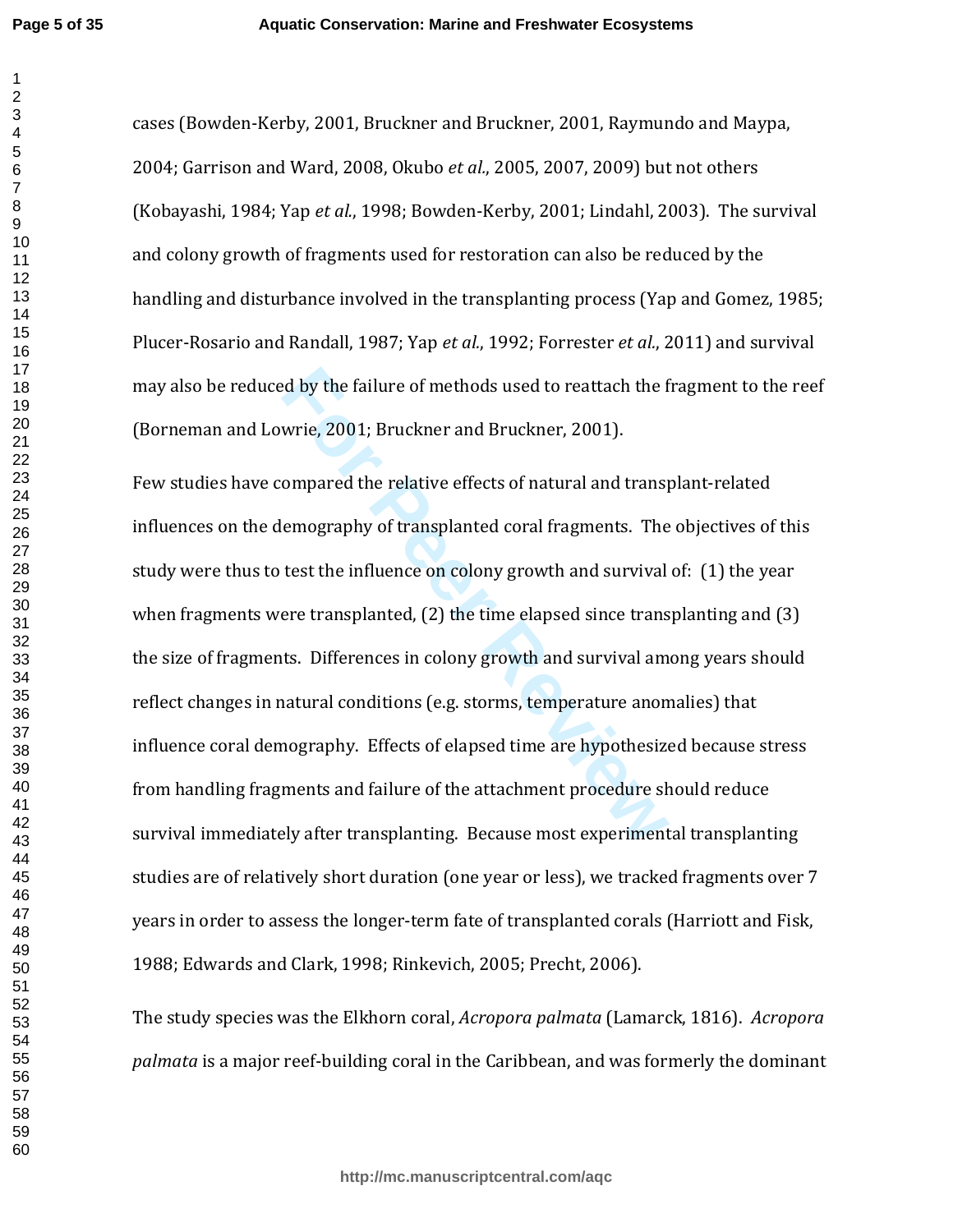coral species in shallow wave-exposed areas (Goreau, 1959). During the 1980s and 1990s, *A. palmata* declined by 80-98% (Precht *et al.*, 2004), making it a priority candidate for restoration and prompting its listing on the US Endangered Species Act, the IUCN red list and CITES Appendix II. *Acropora palmata* has a branching morphology and reproduces both asexually, by fragmentation, and sexually (Bak and Engel, 1979; Dunne and Brown, 1980; Highsmith, 1982; Fong and Lirman, 1995,). Post-storm survival of unattached fragments generated by hurricanes has been reported as both size-dependent (Highsmith *et al.*, 1980) and size-independent (Lirman and Fong, 1997; Lirman, 2000). Broken fragments of *A. palmata* have been translocated and reattached in several restoration projects (Bruckner and Bruckner, 2001; Garrison and Ward, 2008; Williams and Miller, 2010; Forrester *et al.*, 2011), and larger fragments are reported to survive better than smaller ones (Bruckner and Bruckner, 2001, Garrison and Ward, 2008).

#### **METHODS**

#### **Study sites and transplanting methods**

This study used 832 storm-generated *A. palmata* fragments that were transplanted to a restoration site (0.4-1.6 m deep) on the leeward southern side of Guana Island, British Virgin Islands (18°29'N, 64°35'W). The fragments were collected from three source populations, all within 4 km of the restoration site. Conditions at the study sites are described in detail elsewhere (Forrester *et al*., 2012). Groups of fragments were transplanted in July-August each year from 2005-2011 (Table 1).

 $\mathbf{1}$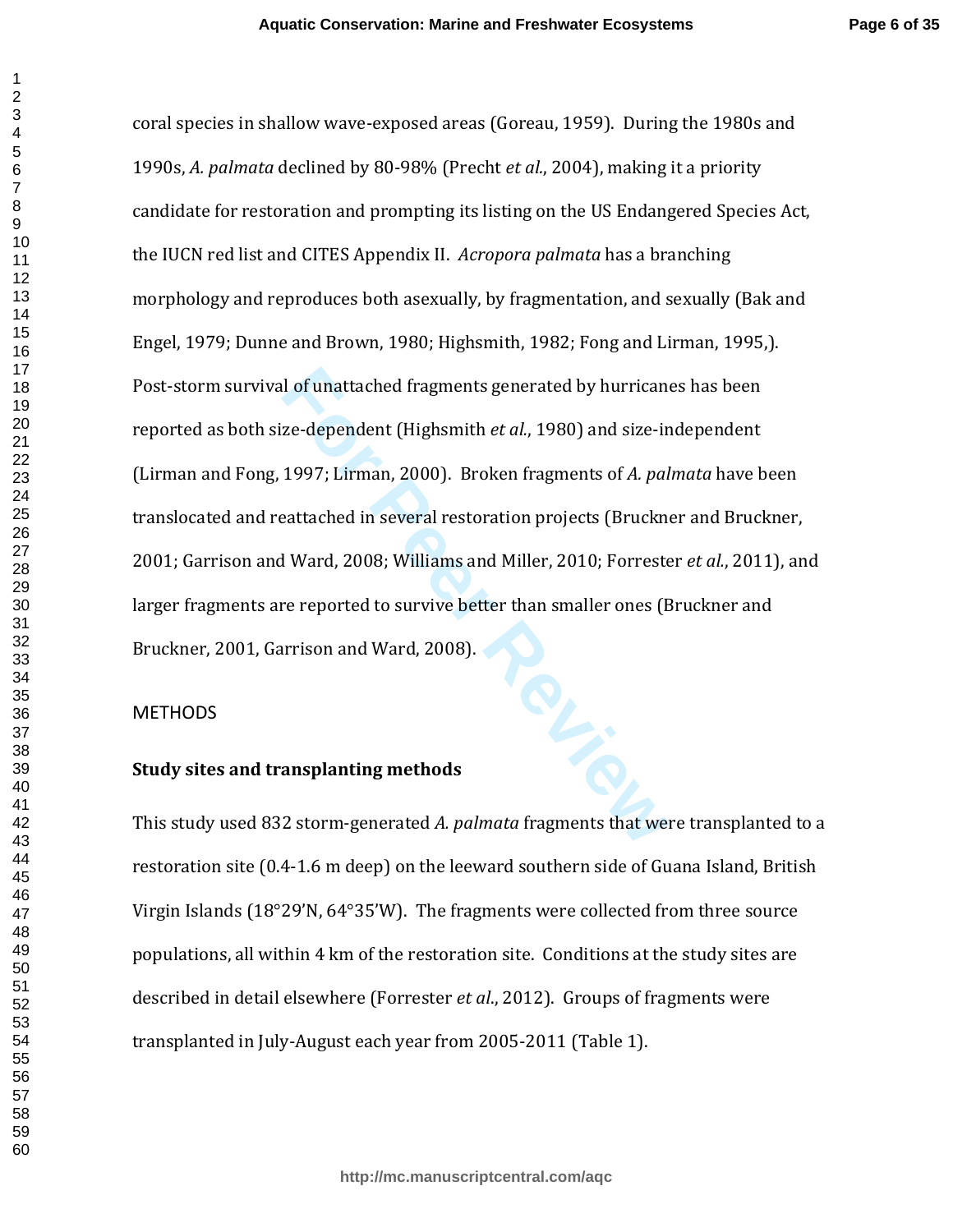Each year, student and volunteer divers searched for fragments at the source sites, and brought all fragments they found to the surface, except fragments that showed visual symptoms of disease (Williams *et al*., 2006). Because all undiseased fragments encountered were collected, the distribution of fragment sizes should be representative of that present in the area. Once on the boat, fragments were submerged in bins of fresh seawater. Corals were then taken to the restoration site and transplanted within 2.5 hrs of collection (for further details see Forrester *et al*., 2011).

vithin 2.5 hrs of collection (for further details see<br>site, divers attached fragments to the reef using o<br>n cable ties (2) marine epoxy, or (3) hydrostatic c<br>these three attachment methods were shown to h<br>vival of the tran At the restoration site, divers attached fragments to the reef using one of three methods: (1) nylon cable ties (2) marine epoxy, or (3) hydrostatic cement. In a previous analysis, these three attachment methods were shown to have no effect on the growth and survival of the transplanted fragments (Forrester *et al.*, 2011). An independent study of *A. palmata* also found no differences between cable tied and epoxied fragments (Williams and Miller, 2010). To facilitate recognition and analysis of fragments over time, the location of fragments was mapped and a numbered tag was attached to the reef adjacent to each fragment.

#### **Monitoring fragments**

Fragments were monitored at intervals after transplanting. Each cohort (fragments transplanted in the same year) was monitored 3 and 12 months after transplanting, and then annually thereafter. The size of each coral fragment was estimated within a few days of transplanting and during all subsequent surveys. Colony size was measured as the surface area of live tissue (SAL) and estimated using two methods.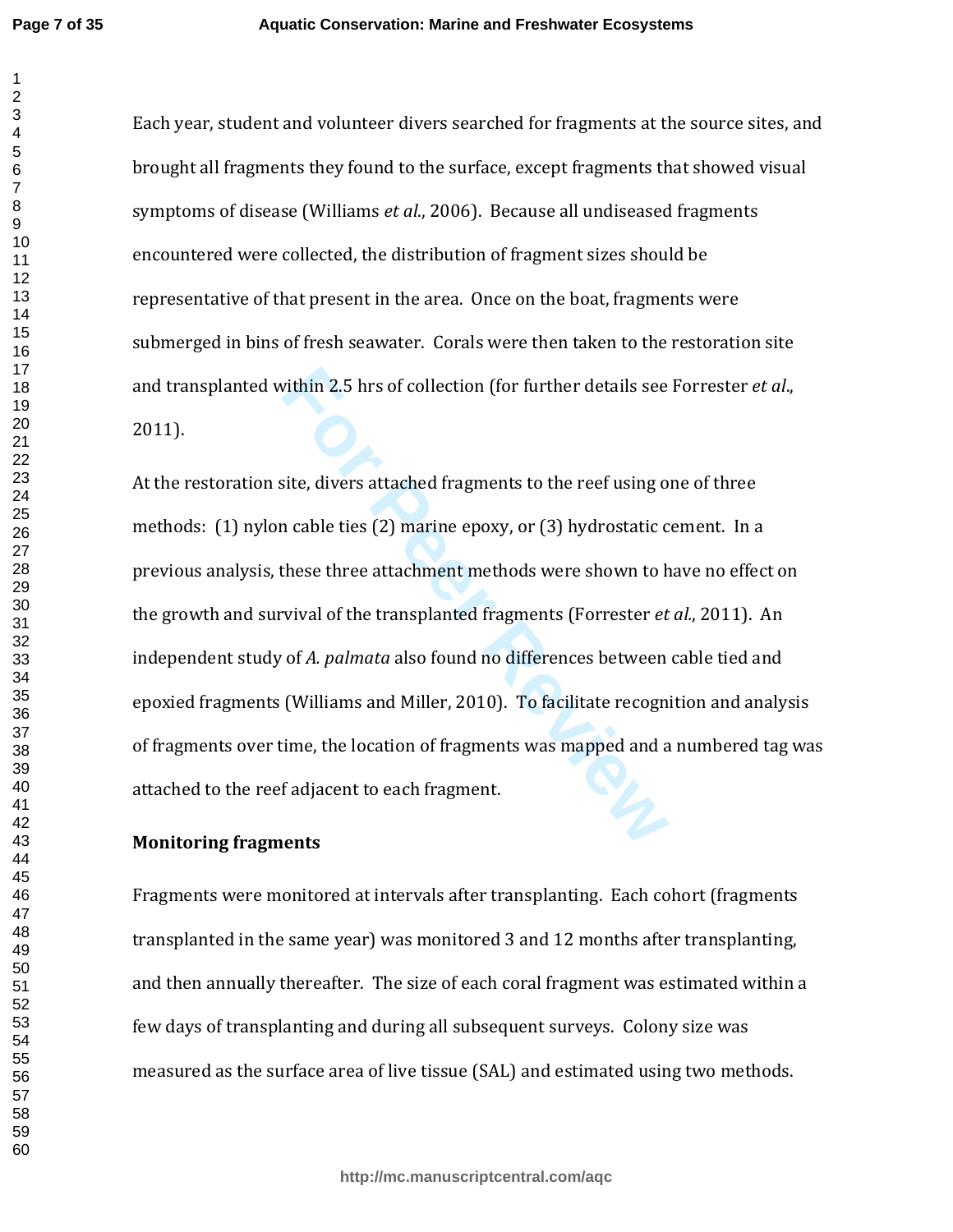For small colonies with simple shapes, the surface area was traced from digital photographs of each surface using image analysis software (ImageJ) (Bythell et al., 2001; Abramoff *et al.*, 2004). For large colonies, with more complex 3-dimensional branching morphology, SAL was estimated from linear dimensions. SAL was estimated as [(L+W+H)/3] <sup>2</sup>, where L, H and W are colony length, width and height respectively (Williams *et al.*, 2008).

#### **Analysis of survival**

**Formular Example 2013**<br>**Formular Example 2013**<br>**Formular Example 2014**<br>**Formular Example 2014**<br>**Formular Example 2015**<br>**Formular Example 2015**<br>**Formular Example 2014**<br>**Formular Example 2014**<br>**Formular Example 2014**<br>**Form** Differences in survival among years were tested to assess whether interannual differences in conditions influenced the success of transplanting. As a simple means of testing for a difference in survival among cohorts, a  $\chi^2$  test was used to compare the observed number of fragments that survived their first year against the number expected under the null hypothesis of equal survival in all years (Sokal and Rohlf, 1995). The range of fragment sizes used was fairly consistent each year, and the mean initial size of fragments, did not differ among cohorts (ANOVA  $F_{6,825} = 1.72$ , p = 0.12; Table 1), so this analysis should be unaffected by bias in fragment sizes.

Additional tests examined the effect of initial fragment size on survival and whether survival was a function of time elapsed since transplanting. Data from all cohorts was pooled for this analysis, which is justifiable because the range of fragment sizes used was fairly consistent across cohorts (discussed above). Pooling cohorts permitted analysis of a large sample of fragments and allowed tracking of early cohorts for several years. For this analysis, simple parametric survival models appropriate for censored (i.e. incomplete) data on survival times were used (Lee, 1992; Kleinbaum,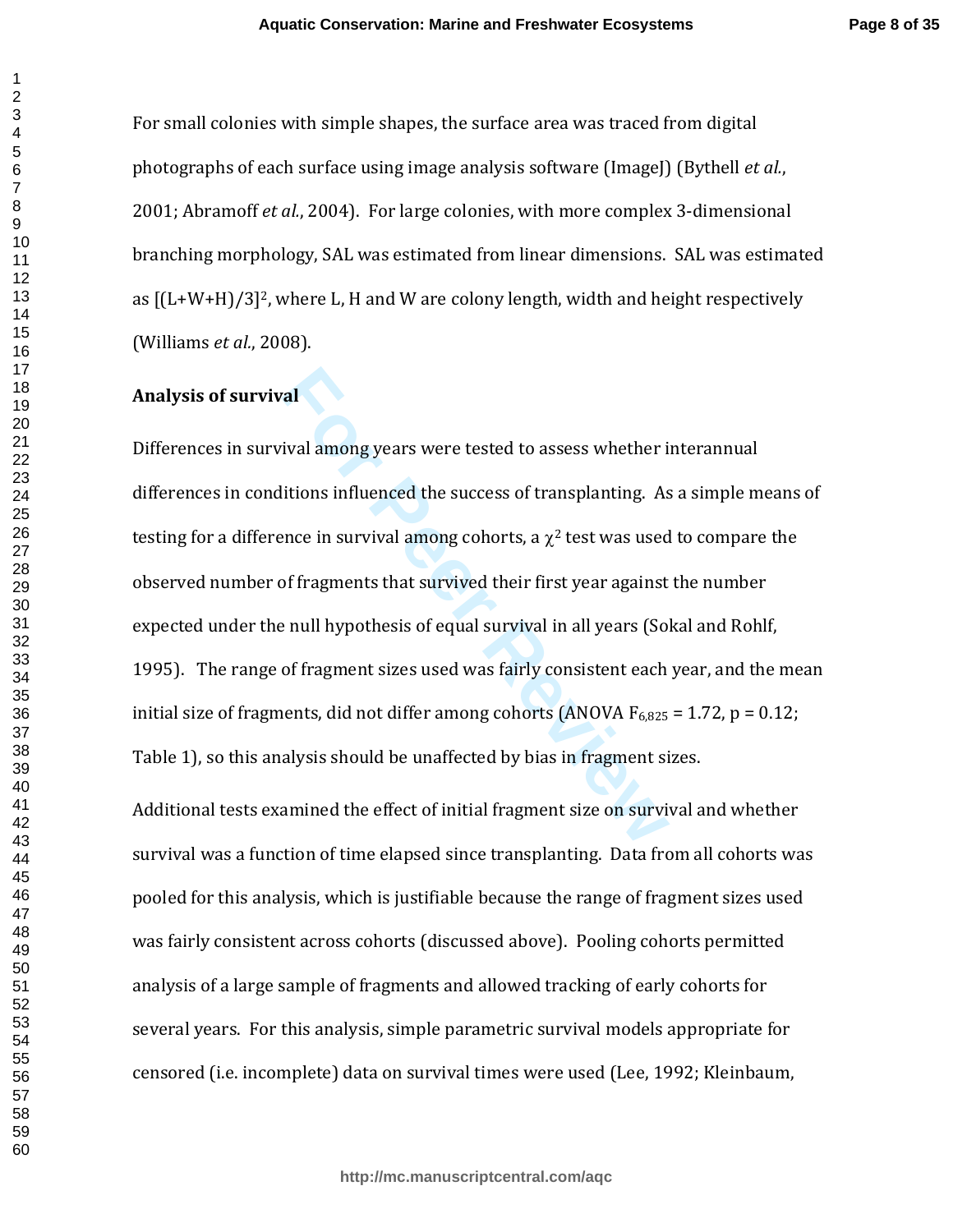2011). Survival times are uncertain in field studies because the exact timing of death is almost never observed. Regularly monitoring the fragments yielded estimates of survival time (the time elapsed between transplanting and death) that were either interval-censored (when a fragment died between two censuses) or right-censored (the fragments was still alive at the end of the study) (Lee, 1992).

d was assumed to have died. There were no sexu<br>t the restoration site; therefore transplants could<br>ies. By the end of the study, however, there were<br>mot be positively identified because they lacked a<br>of an original fragmen Estimates of survival time are conservative because any coral that could not be positively identified was assumed to have died. There were no sexually produced *A. palmata* recruits at the restoration site; therefore transplants could not be confused with natural colonies. By the end of the study, however, there were 35 fragments at the site that could not be positively identified because they lacked a tag and/or were not in the location of an original fragment. Based on their locations and morphology, these fragments probably originated from *A. palmata* transplanted early in the study that were damaged by storms or boats, and then subsequently reattached to form a new colony.

To isolate the effect of time-elapsed since transplanting, three models for the timedependence of survival were compared. The null exponential model assumes the instantaneous mortality rate is constant. The Weibull model allows the instantaneous mortality rate to either rise or decline monotonically as a function of time, whereas the log-logistic model allows the rate to either rise or decline over time, or to rise to a maximum then subsequently decline (i.e. a "hump" shaped pattern). A parameter was then added to these models to test for the effect of fragment size on survival.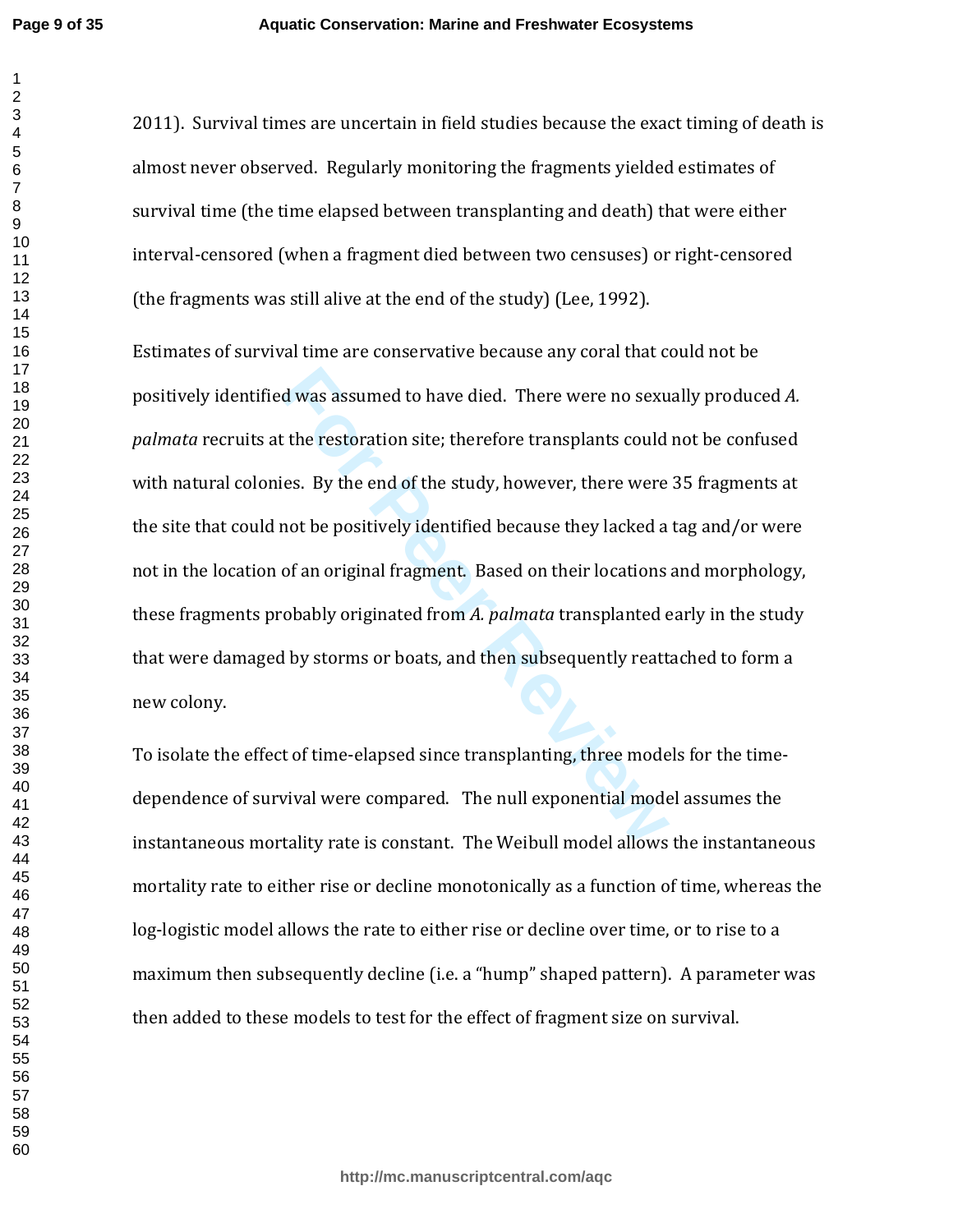The fit of data to each model was assessed by inspecting plots of the quantiles of the fitted distribution versus observed cumulative deaths, Cox-Snell residual plots (estimated cumulative mortality), and probability plots (failure times versus the quantiles of the chosen distribution) (Davison and Tsai, 1992; Waller and Turnbull, 1992; Cohen, 1995). Relative model fit was also compared using Akaike's Information Criterion, corrected for small samples (AICc), using the convention that models differ in fit when their AICc values differ by more than 7 (Burnham and Anderson, 2002).

#### **Analysis of change in colony size**

To assess the effect of initial fragment size on the net change in colony size due to the combined effects of loss (partial mortality) and gain (clonal reproduction) of polyps we modeled the change in SAL as a function of initial SAL using linear regression. We performed two analyses, in which the response variables were growth over 12 months and growth over 24 months respectively, because we had large sample sizes for these time intervals ( *n*=653 and 238 respectively).

#### RESULTS

#### **Analysis of survival**

There were significant differences in first-year survival among cohorts ( $\chi^2$ =41.9, df=1, *p*<0.0001). The percentage of transplants surviving the first year was lower for the 2007 and 2010 cohorts than for corals transplanted in other years (Table 2). When we pooled cohorts, both survival models allowing the instantaneous mortality rate to vary as a function of time since transplanting (log-logistic and Weibull) fit better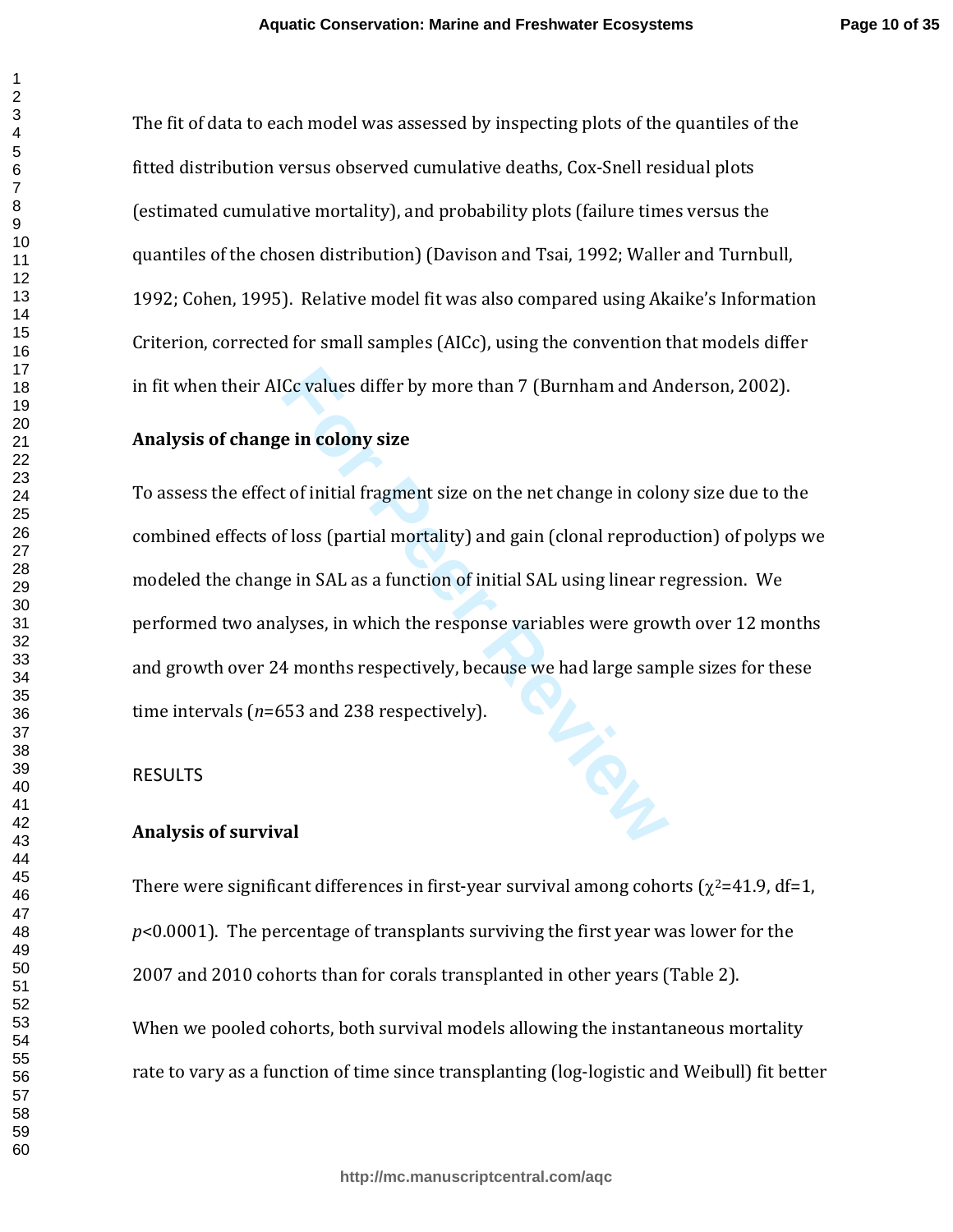**Page 11 of 35**

than the simpler model that assumes a constant mortality rate (exponential) (Table 3). Of the two models allowing the mortality rate to vary over time, AICc values indicate that the log-logistic model fit better than Weibull (Table 3). This ranking of relative model fit based on AICc values was also consistent with inspection of diagnostic plots for the three models (plots not shown).

For both the Weibull and log-logistic models indi<br>ility rate over time. Under both models, the mort<br>ths after transplanting and then relatively constai<br>logistic function shown in Figure 1). For compar<br>mong cohorts, we conv Although the log-logistic allows for complex patterns of survival over time, the mortality functions for both the Weibull and log-logistic models indicated a simple decelerating mortality rate over time. Under both models, the mortality rate was high in the first 12 months after transplanting and then relatively constant thereafter (plot for best-fitting log-logistic function shown in Figure 1). For comparison to the data on percent survival among cohorts, we converted the instantaneous mortality rates to annual percent survival. This conversion requires the simplifying assumption that instantaneous mortality is constant over time (and high) for year 1, and then constant (but lower) thereafter (Figure 1). Under this simplifying assumption, roughly 56% of fragments are expected to remain alive a year after transplanting but annual survival increases to 68% for all subsequent years.

*Acropora palmata* fragments found at the source sites varied widely in initial size (2– 1016cm <sup>2</sup>), but most fragments were small (mean=108cm <sup>2</sup>) and 50 % of the fragments were between 26 and 136cm<sup>2</sup> (Figure 2). For all three survival models we evaluated, adding a term for the effect of initial fragment size improved model fit relative to the comparable model lacking this covariate (Table 3). The parameter for fragment size was always positive and significantly different from zero (Table 3), indicating that all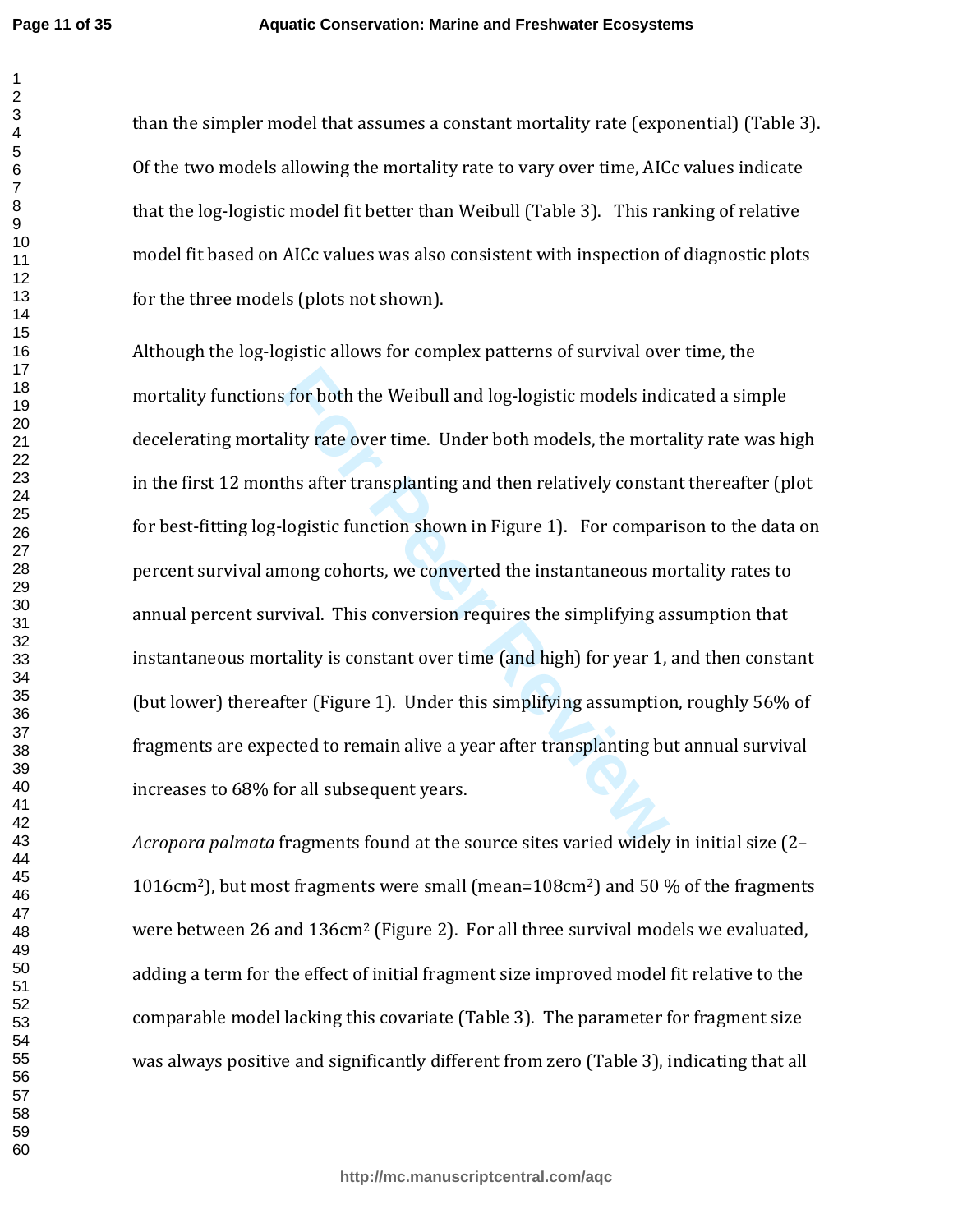models predict increased survival of larger fragments. Adding a term for fragment size to the survival models did not alter the relative fit of the three models, and both parameters of the Weibull and log-logistic models were still statistically significant (Table 3). This indicates separate effects both of time since transplanting and fragment size on survival, i.e. poor initial survival was not simply a by-product of that fact that fragments tended to be smaller when transplanted than afterwards.

Fect of fragment size on survival, we used the best<br>survival over time for three representative sizes<br> $\text{cm}^2$  (sizes close to the smallest, average and large<br>Figure 3). This plot shows a modest increase in e<br>s from 10-10 To illustrate the effect of fragment size on survival, we used the best-fitting model (loglogistic) to predict survival over time for three representative sizes of coral: 10cm2, 100cm <sup>2</sup>, and 1000cm <sup>2</sup> (sizes close to the smallest, average and largest fragments found at our study site) (Figure 3). This plot shows a modest increase in expected survival as coral size increases from 10-100cm <sup>2</sup>, but a dramatic improvement for 1000cm <sup>2</sup> corals. For example, 10% of the smallest corals are expected to remain alive after 7 years. For average sized corals, this figure increases to 19%, but 67% of the largest corals remain alive after 7 years.

#### **Effects of initial colony size on colony growth**

Considering only surviving colonies, the average fragment shrank slightly in size in the first 3 months after being transplanted (Figure 4). Subsequently, surviving fragments tended to progressively increase in size, albeit with substantial variation around the trend (Figure 4).

Linear regressions for survivors only, showed that the relationship between initial colony size (SAL in cm <sup>2</sup>) and change in colony size was statistically significant for change over 12 months ( $r^2$ =0.06,  $F_{1,385}$ =25.6,  $p$ <0.0002), but not for change over 24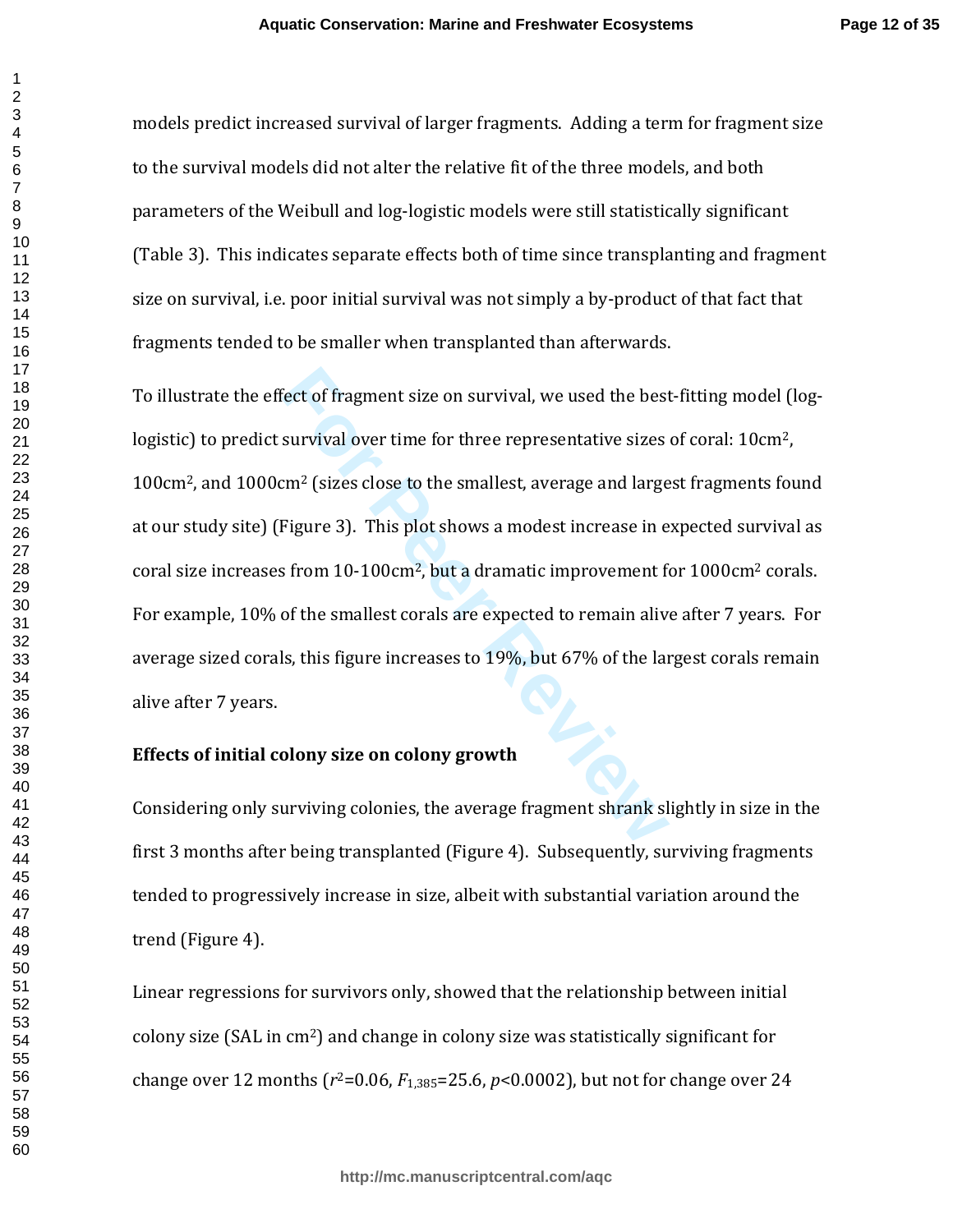**Page 13 of 35**

months  $(r^2=0.02, F_{1,143}=2.79, p=0.196)$ . Although the relationship was statistically significant after 12 months, initial colony size (SAL in cm <sup>2</sup>) explained only a trivial percentage of variation in colony growth in the first 12 and 24 months after transplanting (6% and 2% respectively; Figure 5).

#### **DISCUSSION**

**Effects on survival of time elapsed since transplanting and year transplanted** 

**I** of time elapsed since transplanting and year<br>coose on the reef, survival depends on remaining a<br>gh for the colony to reattach itself to the reef (Tur<br>1995; Smith and Hughes, 1999). For this reason, i<br>ly for restoration For any fragment loose on the reef, survival depends on remaining at a favorable location long enough for the colony to reattach itself to the reef (Tunnicliffe, 1981; Fong and Lirman, 1995; Smith and Hughes, 1999). For this reason, fragments reattached manually for restoration have an initial advantage over loose fragments (Lindahl, 2003; Forrester *et al.*, 2011). For example, at the sites from which we collected *A. palmata*, only 2% (2 out of 102) of fragments left loose as controls remained alive after 12 months, so their survival was far worse than transplanted fragments (Forrester, unpublished data).

Survival in the first 12 months after transplanting varied considerably among the seven years we transplanted corals (2005-2011). We attribute these interannual differences partly to the effects of storms, whose ability to inflict severe episodic mortality on *A. palmata* is well documented (Highsmith *et al.*, 1980; Woodley *et al.*, 1981; Rogers *et al.*, 1982). In the two years when survival to 12 months was lowest (2007 and 2010), storms caused visible damage to the benthos and reef structure at the site (a winter storm on 19-20 March 2008, and hurricane Earl on 30 August 2010 respectively). Interestingly, survival was highest in 2005 even though a warming event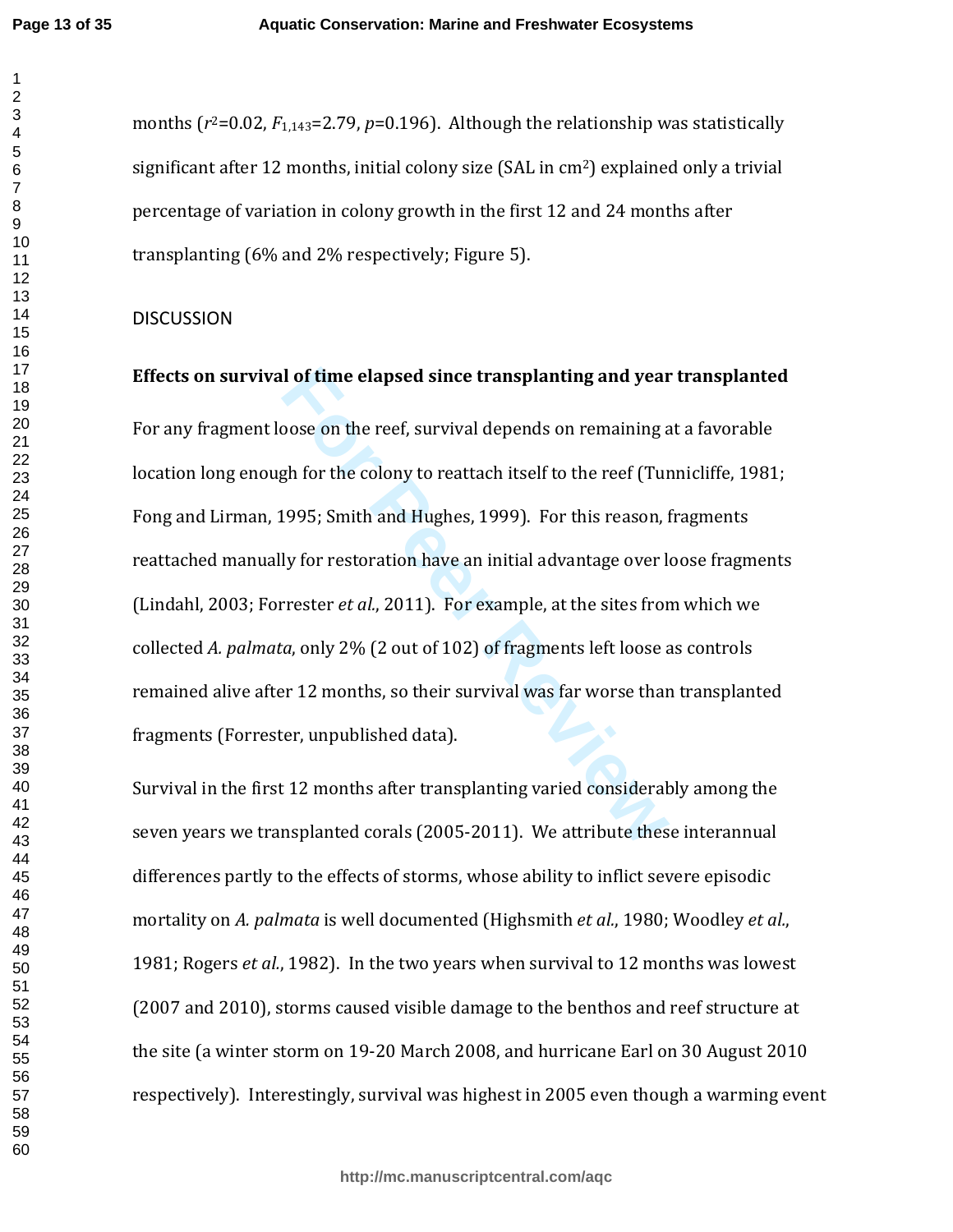For the first three months after transplantified<br>the first three months after transplantified and the fragent of the ties/epoxy/cement used to reattach the fragent<br>Bruckner and Bruckner, 2001). Deaths from attaily with ela caused mass bleaching throughout the Caribbean in autumn of that year. In addition differing among years, pooling data across cohorts showed that survival was consistently lower in the 12 months after transplanting than thereafter. Low initial survival may be attributed partly to stress induced by the transplanting process (Yap and Gomez, 1985; Plucer-Rosario and Randall, 1987; Yap *et al.*, 1992; Forrester *et al.*, 2011). Transplanting stress is further indicated by the fact that surviving fragments tended to decrease in size in the first three months after transplanting, but progressively increased in size thereafter. Another probable cause of low initial survival is failure of the ties/epoxy/cement used to reattach the fragment (Borneman and Lowrie, 2001; Bruckner and Bruckner, 2001). Deaths from attachment failure should decline rapidly with elapsed time as fragments grow and form their own connection with the substratum (Guest *et al.* , 2011) and we noted during monitoring visits that, after 12 months, the tissues of virtually all surviving *A. palmata* fragments had grown to contact the reef.

#### **Effects of initial colony size on growth and survival**

We found that fragment survival improved with increasing colony size and, across the size range of fragments at our sites, the very largest fragments survived far better than did small and average-sized fragments. Our results are consistent with the analysis of the survival of *A. palmata* fragments reattached to the reef with wire after a ship grounding in Puerto Rico (Bruckner and Bruckner, 2001). Survivors after two years (mean length=70cm) were significantly larger than fatalities (mean length=52cm), indicating better survival of larger fragments. These ship grounding-generated

 $\mathbf{1}$  $\overline{2}$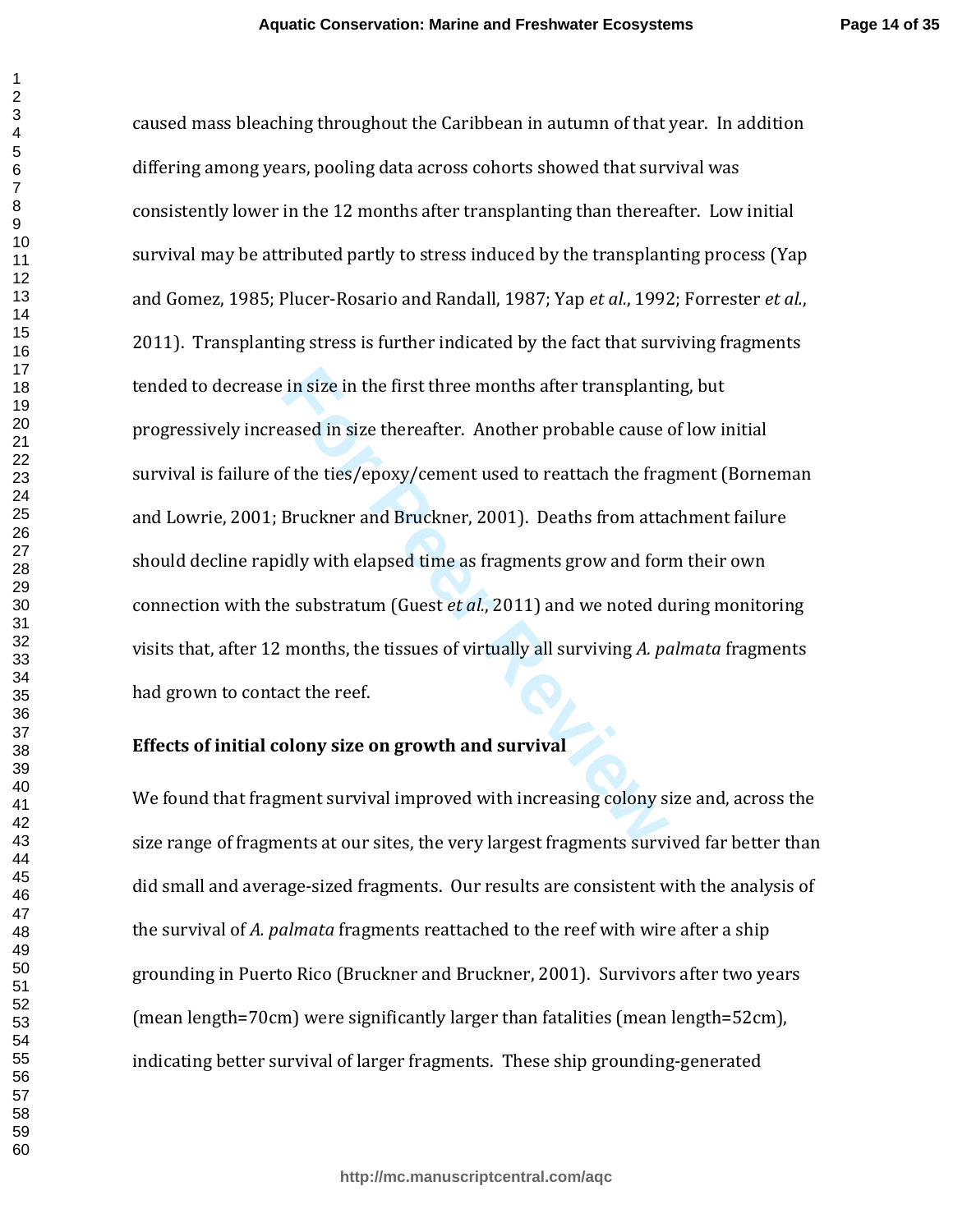$\mathbf 1$ 

fragments (15-304cm long) were generally larger than the (presumably) stormgenerated fragments we transplanted (we expressed colony size as surface area but, for comparison, our fragments ranged from 4-105cm long). Okubo and colleagues also reported size-dependent survival of two Pacific species of *Acropora*. They pruned small fragments from natural colonies of *A. formosa* (5, 10 and 20cm in length) and *A. nasuta* (5 and 10cm in length) and cable-tied them to nails that had been hammered part-way into the reef. Larger fragments of both species survived better than smaller ones after 1 year and 3 years respectively (Okubo *et al.*, 2007, 2009). *Acropora* fragments affixed to the substratum for restoration thus appear to consistently display size-dependent survival.

reef. Larger fragments of both species survived botary<br>and 3 years respectively (Okubo *et al.*, 2007, 2009)<br>o the substratum for restoration thus appear to c<br>vival.<br>annonly a positive function of size for natural cora<br>Jac Survival is also commonly a positive function of size for natural coral colonies (Connell, 1973; Hughes and Jackson, 1985; Vermeij and Sandin, 2008). The survival of transplanted fragments is likely to differ from that of natural colonies for at least three reasons: (1) transplanting stress, (2) failure of the manual reattachment process, and (3) microhabitat differences - the specific locations chosen by restoration practitioners to attach fragments are likely to be different from locations selected by sexual coral recruits (Hughes, 1984). Nonetheless, two mechanisms for increased survival with larger size should apply equally to natural colonies and transplants: (1) a reduced probability that predators, disease or abrasion can kill all polyps in a colony, and (2) an improved ability to mobilize resources from unaffected polyps (Pearse and Muscatine, 1971; Hughes, 1984).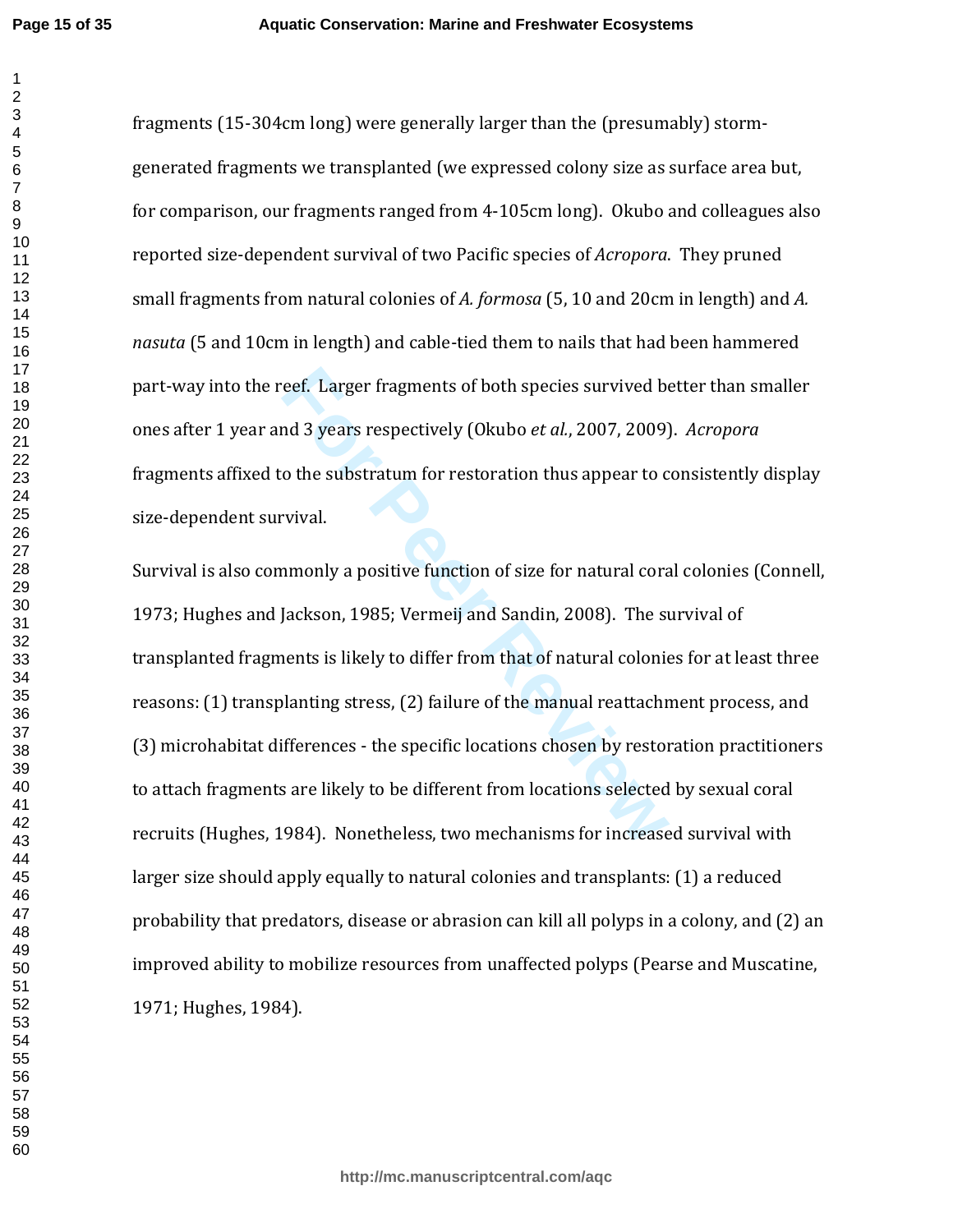**Page 16 of 35**

and n=45 natural colonies) and found that natura<br>anted ones. Their natural colonies were, howeve<br>planted colonies so better survival may be a func<br>parisons between natural colonies and manually<br>nus be valuable to test whet To the best of our knowledge, the only direct comparison between natural colonies and manually reattached fragments was made by Garrison and Ward (2008). They found no difference in survival of natural colonies and manually reattached fragments of *Acropora cervicornis* and *Porites porites*, though their samples were small enough that subtle differences in survival might not be detectable (n=15 transplants and n=15 natural colonies per species). They were able to compare a larger sample of *A. palmata* (n=30 transplants and n=45 natural colonies) and found that natural colonies survived better than transplanted ones. Their natural colonies were, however, also larger on average than transplanted colonies so better survival may be a function of larger size. Further direct comparisons between natural colonies and manually reattached fragments would thus be valuable to test whether size-based demographic models developed for natural colonies (Hughes, 1984, Hughes and Jackson, 1985) might be modified to predict the fate of transplanted fragments.

Although survival was size-dependent, we found the change in size of surviving *A. palmata* colonies to be independent of their initial size. In contrast, experimentally created fragments of *Acropora nasuta*, *Porites rus* and *P. cylindrica*, all displayed a positive relationship between size and colony growth after attachment to the reef (Yap *et al.*, 1998; Okubo *et al.*, 2009). For *A. nasuta*, this represented a trade-off between growth and reproduction, smaller fragments grew faster than larger ones at the expense of oocyte production (Okubo *et al.*, 2009). *A. palmata* reproduces sexually once per year, and we were not able to monitor spawning at our sites. Nonetheless, size-independence of colony growth in *A. palmata* presumably reflects the fact that, like all modular colonial organisms, coral colonies can shrink as well as grow over time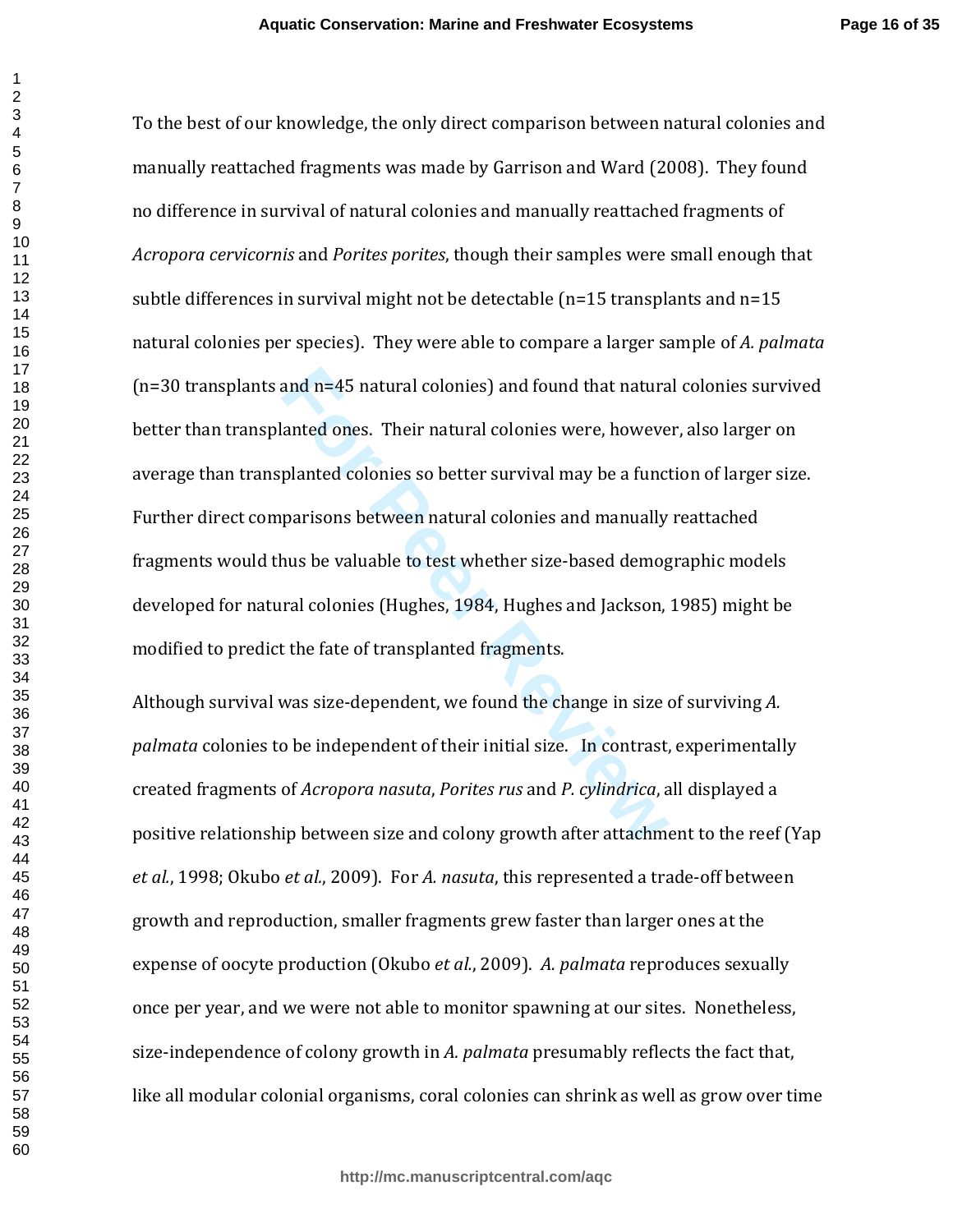**Page 17 of 35**

 $\mathbf{1}$ 

and at our sites, surviving colonies were just as likely to lose as they were to gain polyps in any given time interval (Garrison and Ward, 2008). This matches the pattern of growth reported for natural colonies *Agaricia agaricites*, whose colonies frequently decreased as well as increased in size between monitoring events (Hughes, 1984).

#### **Implications for restoration**

*For a manufanture and survive as well as natural*<br>impacts of the transplanting process, in terms of<br>3 months and reduced survival in the first 12 more<br>encouraging that transplanting effects were of no<br>ifferences in surviv For coral fragments transplanted and reattached to restore reefs, one useful measure of their success is whether they grow and survive as well as natural colonies. Although there were obvious impacts of the transplanting process, in terms of reduced colony growth in the first 3 months and reduced survival in the first 12 months after transplanting, it is encouraging that transplanting effects were of no greater magnitude than year-to-year differences in survival from natural causes (e.g. storms). Beyond the first year, fragment survival was reasonably high and, although differences in methods preclude an exact comparison, long-term survival of the larger fragments we transplanted appears roughly equivalent to the survival of large natural *A. palmata* colonies in Florida (Williams and Miller, 2012). For practitioners, our results thus suggest that demographic monitoring of restoration projects should focus on the first year after transplanting.

We used students and volunteers to transplant most fragments, rather than professional scientists, in order to simulate a level of care and expertise that might be expected in volunteer-based restoration projects. This restoration method depends on locating a donor population of *A. palmata* with fragments suitable for transplanting. Every year in our study area, we were able to locate enough fragments in a few days of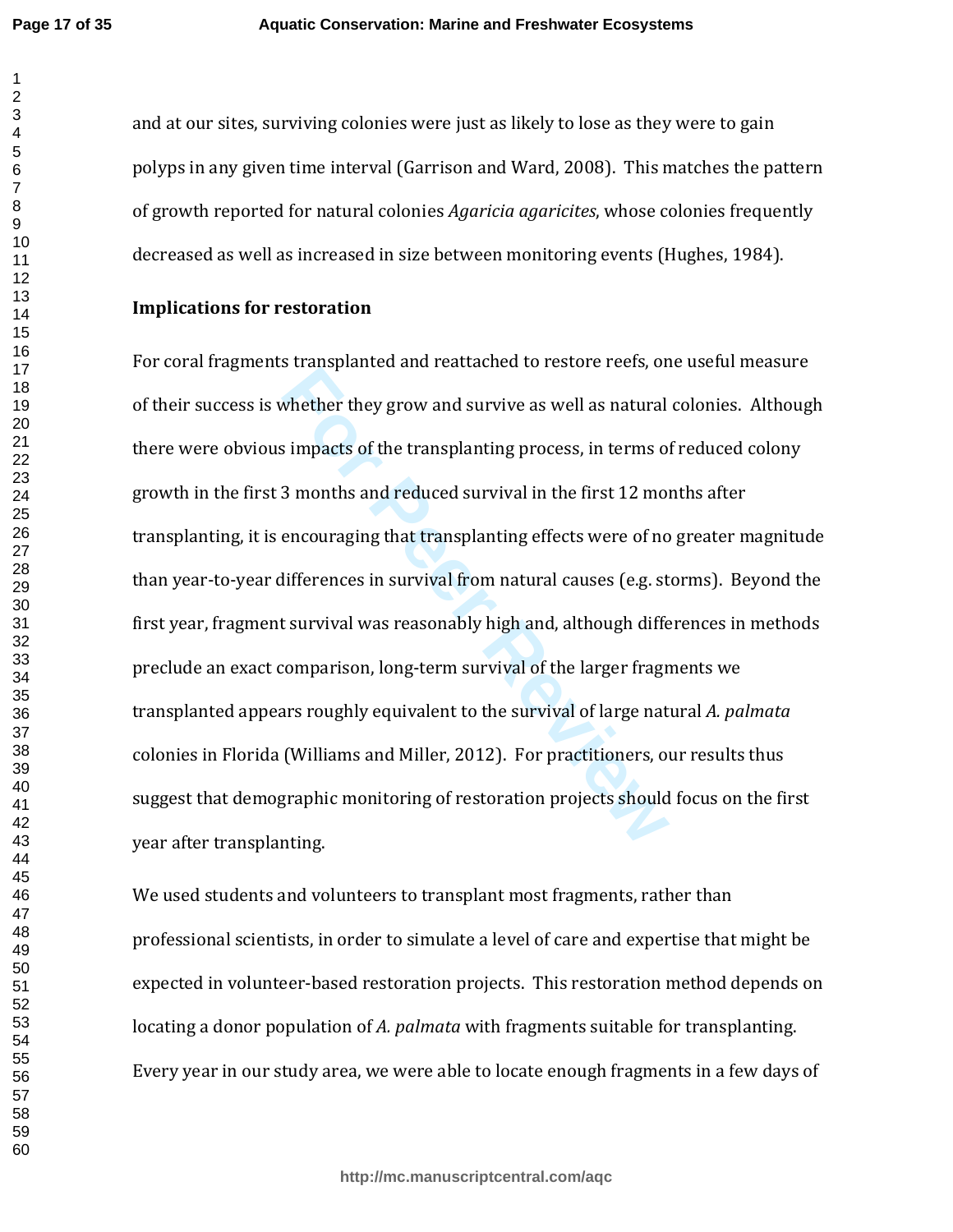searching. Before starting the transplanting process, students and volunteers received training for one or two days on how to attach fragments to the reef, and on selecting suitable locations for attachment. The overall process of finding and transplanting fragments thus took less than a week, and so is feasible for projects using volunteers that have limited time to invest in conservation work. Simple, direct transplanting of *A. palmata* thus shows promise as a method usable by practitioners to restore local populations of endangered *A. palmata* on Caribbean reefs.

### ACKNOWLEDGEMENTS

angered *A. palmata* on Caribbean reefs.<br>**ENTS**<br>**FORTS**<br>**FORTS**<br>**FORTS**<br>**FORTS**<br>**FORTS**<br>**FORTS**<br>**FORTS**<br>**FORTS**<br>**FORTS**<br>**FORTS**<br>**FORTS**<br>**FORTS**<br>**FORTS**<br>**FORTS**<br>**FORTS**<br>**FORTS**<br>**FORTS**<br>**FORTS**<br>**FORTS**<br>**FORTS**<br>**FORTS**<br>**FORTS** We thank those who contributed to field work and, in some cases, also measured digital images: Patricia Baily, Russell Dauksis, Fiona Forrester, Katherine Forrester, Linda Forrester, Sam Frederick, Sandra Giovannini, Lindsay Harmon, William Holden, Lianna Jarecki, Rebecca Karis, Elizabeth Kintzing, Jason Krumholz, Timothy Rodwell, Stephanie Schofield, and Kerianne Taylor. For help measuring corals from digital images, we thank Caitlin Delsesto and Melissa Genazzio. The staff on Guana Island provided valuable logistical support. Financial support from the National Science Foundation (OCE 0222087 and IGERT 0504103), RI-EPSCoR's SURF Fellowship program, the University of Rhode Island's Coastal Fellowship Program, and The Falconwood Foundation is gratefully acknowledged.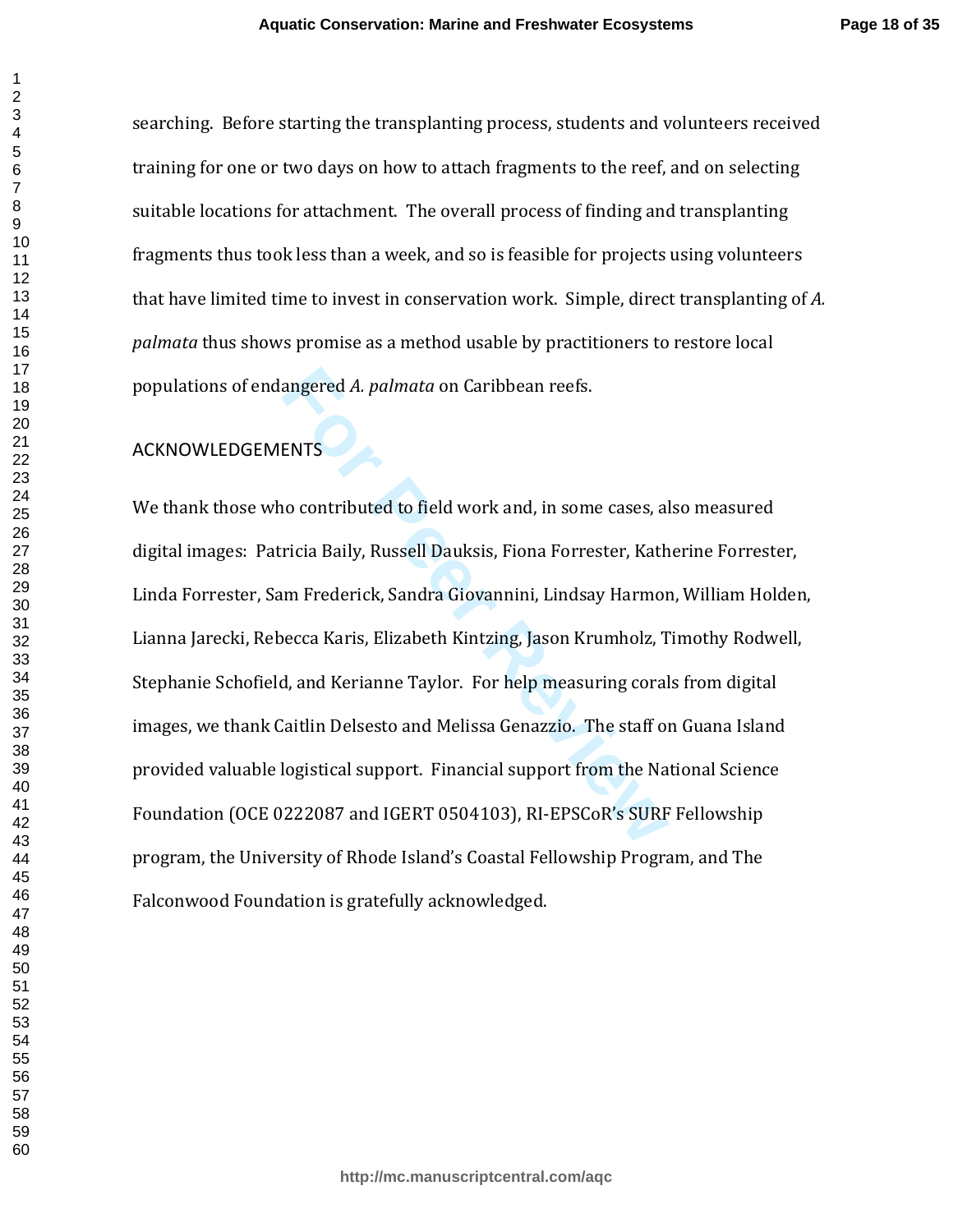#### **REFERENCES**

- Abramoff MD, Magelhaes PJ, Ram SJ. 2004. Image processing with ImageJ. *Biophotonics International* **11**: 36-42.
- Bak RPM, Engel MS. 1979. Distribution, abundance and survival of juvenile hermatypic corals (Scleractinia) and the importance of life-history strategies in the parent coral community. *Marine Biology* **54**: 341-352.

Bellwood DR, Hughes TP, Folke C, Nystrom M. 2004. Confronting the coral reef crisis. *Nature* **429**: 827-833.

Borneman EH, Lowrie J. 2001. Advances in captive husbandry and propagation: An easily utilized reef replenishment means from the private sector? *Bulletin of Marine Science* **69**: 897-913.

unity. *Marine Biology* 54: 341-552.<br>For PP, Folke C, Nystrom M. 2004. Confronting the<br>Form Beer Review Biology 34: 341-552.<br>For Peer Review Biology and peer CP Peer Represence 69: 897-913.<br>For Peer Review Biology Coral tr Bowden-Kerby A. 1997, Coral transplantation in sheltered habitats using unattached fragments and cultured colonies. In *Proceedings of the 8th International Coral Reef Symposium*, Lessios HA, Macintyre IG (eds). Smithsonian Tropical Research Institute: Panama; 2063-2068.

Bowden-Kerby A. 2001. Low-tech coral reef restoration methods modeled after natural fragmentation processes. *Bulletin of Marine Science* **69**: 915-931.

Bruckner AW, Bruckner RJ. 2001. Condition of restored *Acropora palmata* fragments off Mona Island, Puerto Rico, two years after the Fortuna Reefer ship grounding. *Coral Reefs* **20**: 235-243.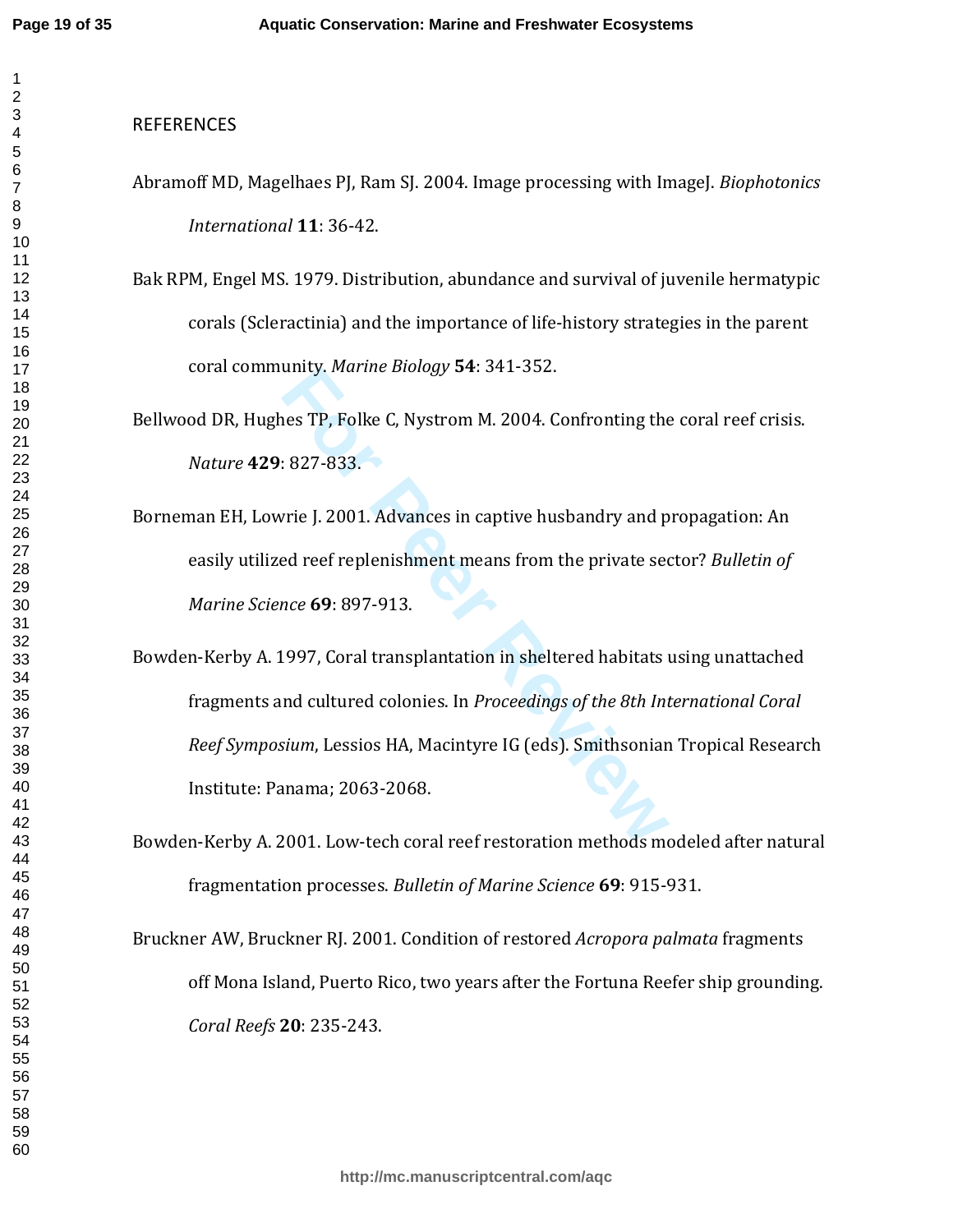- Bruno JF. 1998. Fragmentation in *Madracis mirabilis* (Duchassaing and Michelotti): How common is size-specific fragment survivorship in corals? *Journal of Experimental Marine Biology and Ecology* **230**: 169-181.
- Burnham KP, Anderson DR. 2002. *Model Selection and Multi-Model Inference: A Practical Information-Theoretic Approach*. Springer-Verlag: New York, USA.
- Bythell JC, Pan P, Lee J. 2001. Three-dimensional morphometric measurements of reef corals using underwater photogrammetry techniques. *Coral Reefs* **20**: 193-199.
- Cohen A. 1995. Assessing goodness-of-fit of parametric regression-models for lifetime. *Statistics in Medicine* **14**: 1785-1795.
- Connell JH, 1973. Population ecology of reef-building corals. In *Biology and Geology of Coral Reefs*, Jones OA, Endean T (eds). Academic Press: New York; 205-245.
- Davison AC, Tsai CL. 1992. Regression-model diagnostics. *International Statistical Review* **60**: 337-353.
- For Presearchine and interference interesting<br> **For Presearchine School Anders Contains School Andel Contains School Andel Contains School Andel Contains School Jones OA, Endean T (eds). Academic Press: New You, 1992. Regr** Dunne RP, Brown BE. 1980. Aspects of the ecology of coral reefs surrounding Anegada, British Virgin Islands. *Atoll Research Bulletin* **236**: 1-83.
- Edwards AJ, Clark S. 1998. Coral transplantation: a useful management tool or misguided meddling? *Marine Pollution Bulletin* **37**: 474-487.
- Fong P, Lirman D. 1995. Hurricanes cause population expansion of the branching coral *Acropora palmata* (Scleractinia): wound healing and growth patterns of asexual recruits. *Marine Ecology* **16**: 317-335.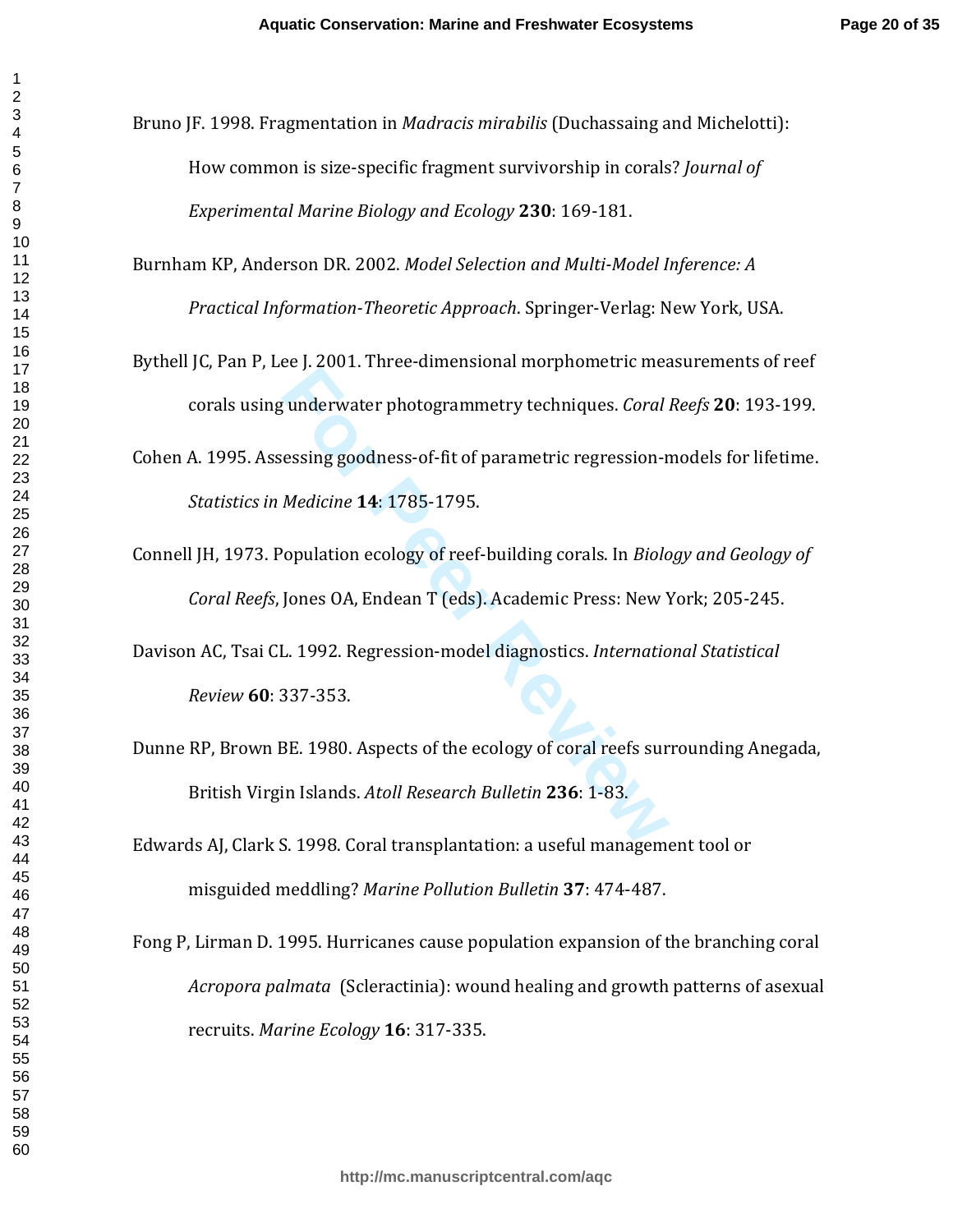- Forrester GE, O'Connell-Rodwell C, Baily P, Forrester LM, Giovannini S, Harmon L, Karis R, Krumholz J, Rodwell T, Jarecki L. 2011. Evaluating methods for transplanting endangered eElkhorn corals in the Virgin Islands. *Restoration Ecology* **19**: 299- 306.
	- Forrester GE, Taylor K, Schofield S, Maynard A. 2012. Colony growth of corals transplanted for restoration depends on their site of origin and environmental factors. *Marine Ecology* doi: 10.1111/maec.12000.
	- Gardner TA, Cote IM, Gill JA, Grant A, Watkinson AR. 2003. Long-term region-wide declines in Caribbean corals. *Science* **301**: 958-960.
	- Garrison V, Ward G. 2008. Storm-generated coral fragments a viable source of transplants for reef rehabilitation. *Biology Conservation* **141**: 3089-3100.
	- Goreau TF. 1959. The ecology of Jamaican coral reefs: species composition and zonation. *Ecology* **40**: 67-90.
	- rine Ecology doi: 10.1111/maec.12000.<br>
	M, Gill JA, Grant A, Watkinson AR. 2003. Long-tern<br>
	Caribbean corals. *Science* **301**: 958-960.<br>
	1. 2008. Storm-generated coral fragments a viab.<br>
	for reef rehabilitation. *Biology* Guest JR, Dizon RM, Edwards AJ, Franco C, Gomez ED. 2011. How quickly do fragments of coral "self-attach" after transplantation? *Restoration Ecology* **19**: 234-242.
	- Harriott VJ, Fisk DA. 1988. *Accelerated Regeneration of Hard Corals: A Manual for Coral Reef Users and Managers*. GBRMPA Technical Memorandum 16: Townsville, Qld, Australia.
	- Hawkins JP, Roberts CM, Kooistra D, Buchan K, White S. 2005. Sustainability of scuba diving tourism on coral reefs of Saba. *Coastal Management* **33**: 373–387.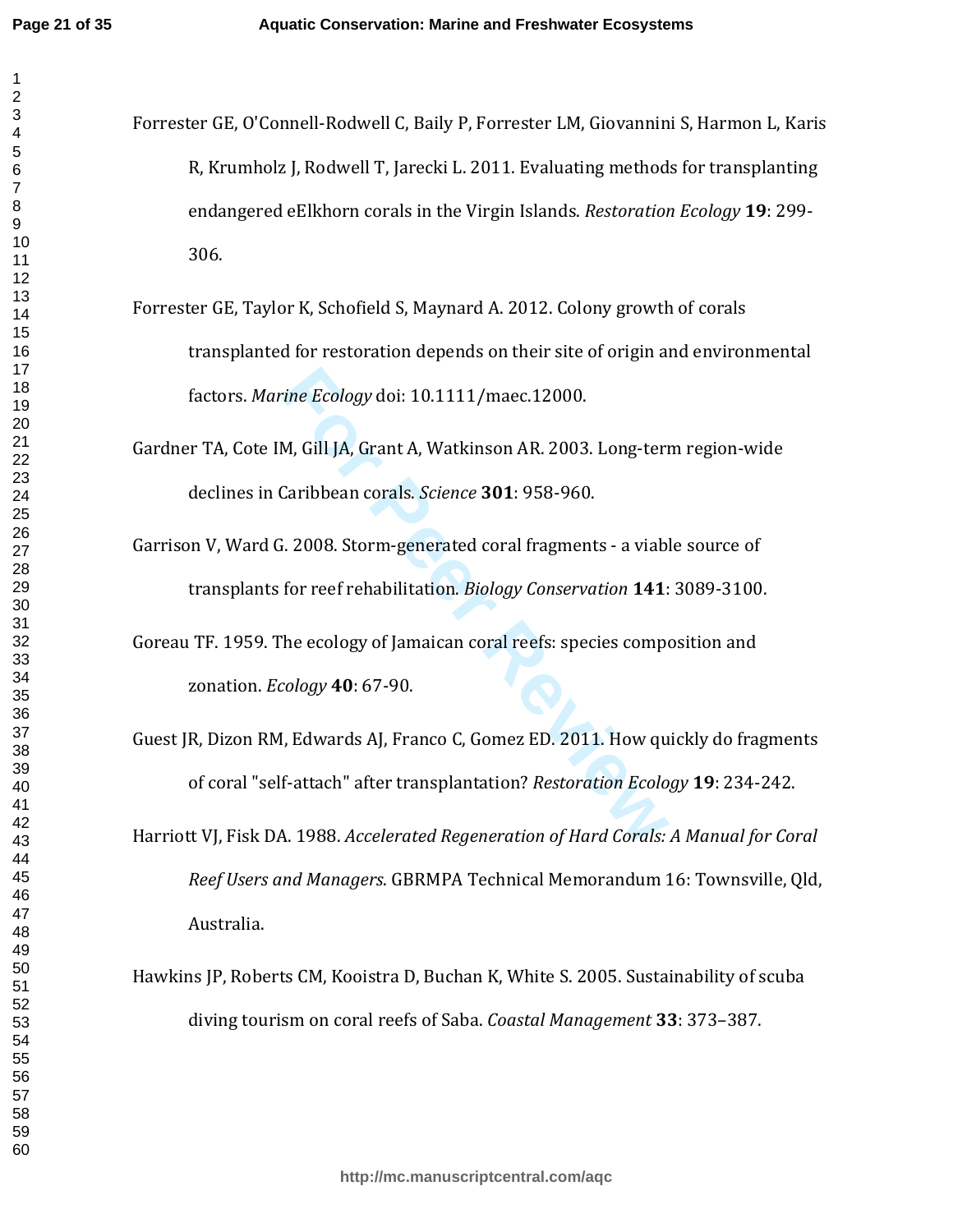- Heyward AJ, Collins JD. 1985. Fragmentation in *Montipora ramosa*: the genet and ramet concept applied to a reef coral. *Coral Reefs* **4**: 35-40.
- Highsmith RC. 1982. Reproduction by fragmentation in corals. *Marine Ecol.ogy Program Series* **7**: 207-226.
- Highsmith RC, Riggs AC, Dantonio CM. 1980. Survival of hurricane-generated coral fragments and a disturbance model of reef calcification-growth rates. *Oecologia* : 322-329.
- Hughes TP. 1984. Population dynamics based on individual size rather than age: a general model with a reef coral example. *American Naturalist* **123**: 778-795.
- Hughes TP, Jackson JBC. 1985. Population dynamics and life-histories of foliaceous corals. *Ecological Monographs* **55**: 141-166.
- Karlson RH. 1986. Disturbance, colonial fragmentation and size-dependent life-history variation in 2 coral reef cnidarians. *Marine Ecology-Progress Series* **28**: 245-249.
- **For Persons and School States Section**<br> **For Persons and School States Section**<br> **For Peer Section**<br> **For Peer Section**<br> **For Peer Review Books**<br> **For Peer Review York.**<br> **Review York.**<br> **Review York.**<br> **Review York.**<br> **R** Kleinbaum DG, Klein M. 2011. *Survival Analysis: A Self-Learning Text*, Third Edition. Springer: New York.
- Kobayashi A. 1984. Regeneration and regrowth of fragmented colonies of the hermatypic corals *Acropora formosa* and *Acropora nasuta*. *Galaxea* **3**: 13-23.
- Lasker HR. 1984. Asexual reproduction, fragmentation and skeletal morphology of a plexaurid gorgonian. *Marine Ecology Progress Series* **19**: 261–268.
- Lee ET. 1992. *Statistical Methods for Survival Data Analysis*. John Wiley & Sons, Inc.: New York.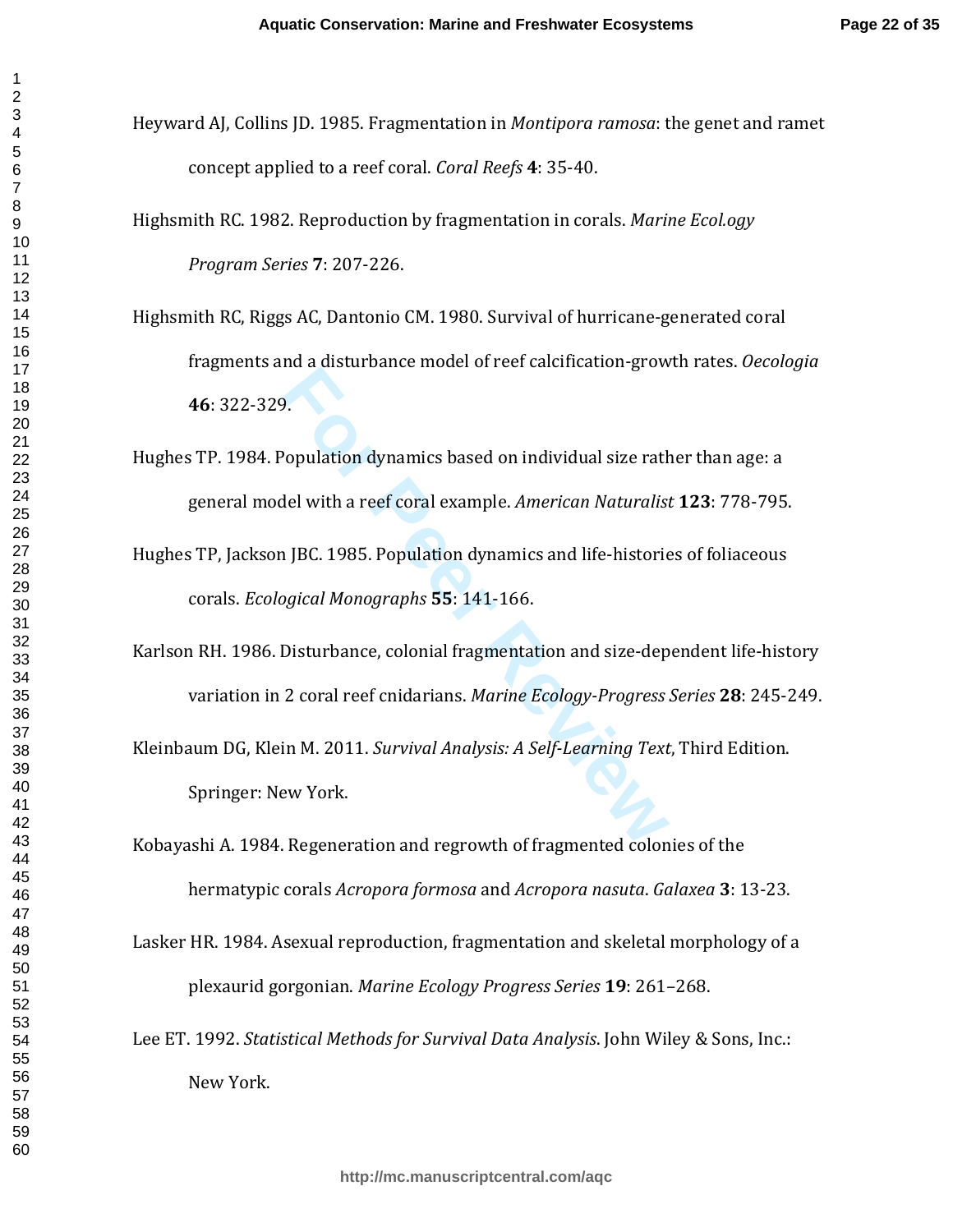- Lewis JB. 1991. Testing the coral fragment size-dependent survivorship hypothesis for the calcareous hydrozoan *Milleporacomplanata*. *Marine Ecology-Progress Series* : 101-104.
- Lindahl U. 2003. Coral reef rehabilitation through transplantation of staghorn corals: effects of artificial stabilization and mechanical damages. *Coral Reefs* **22**: 217- 223.
- agmentation in the branching coral *Acropora pali*<br>vivorship, and reproduction of colonies and fragn<br>al Marine Biology and Ecology 251: 41-57.<br>1997. Patterns of damage to the branching coral *A*<br>urricane Andrew: damage and Lirman D. 2000. Fragmentation in the branching coral *Acropora palmata* (Lamarck): growth, survivorship, and reproduction of colonies and fragments. *Journal of Experimental Marine Biology and Ecology* **251**: 41-57.
- Lirman D, Fong P. 1997. Patterns of damage to the branching coral *Acropora palmata* following Hurricane Andrew: damage and survivorship of hurricane-generated asexual recruits. *Journal of Coastal Research* **13**: 67-72.
- Loya Y. 1976. Skeletal regeneration in a Red Sea scleractinian coral population. *Nature* : 490–491.
- Okubo N, Motokawa T, Omori M. 2007. When fragmented coral spawn?: effect of size and timing on survivorship and fecundity of fragmentation in *Acropora formosa*. *Marine Biology* **151**: 353-363.
- Okubo N, Taniguchi H, Motokawa T. 2005. Successful methods for transplanting fragments of *Acropora formosa* and *Acropora hyacinthus*. *Coral Reefs* **24**: 333- 342.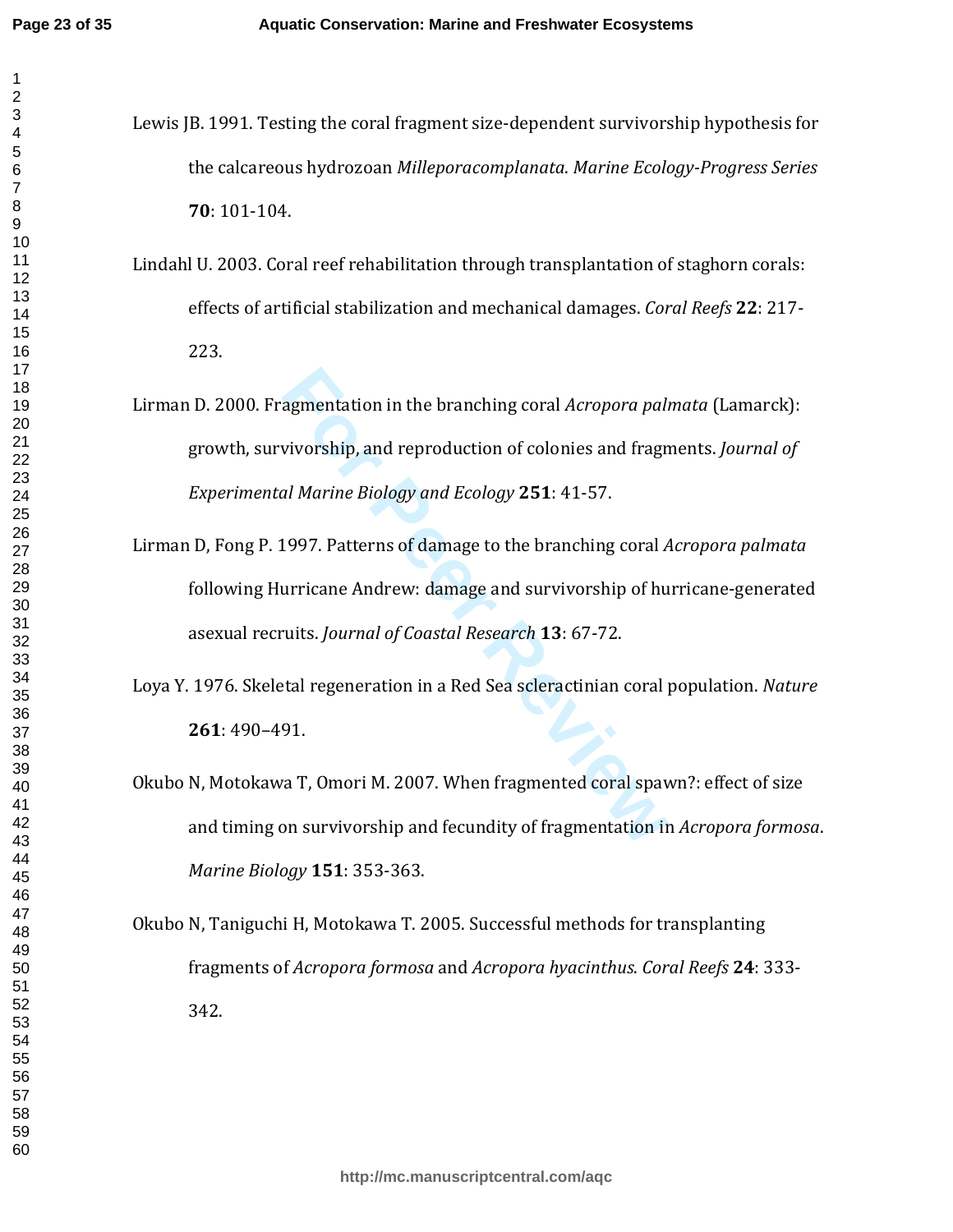- Okubo N, Taniguchi H, Omori M. 2009. Sexual reproduction in transplanted coral fragments of *Acropora nasuta*. *Zoological Studies* **48**: 442-447.
- Pearse VB, Muscatine L. 1971. Role of symbiotic algae (zooxanthellae) in coral calcification. *Biological Bulletin* **141**: 350-363.
- Plucer-Rosario G, Randall RH. 1987. Preservation of rare coral species by transplantation and examination of their recruitment and growth. *Bulletin of Marine Science* **41**: 585-593.
- Precht WF. 2006. *Coral Reef Restoration Handbook: The Rehabilitation of an Ecosystem Under Siege*. CRC Press: Boca Raton, FL.
- Precht WF, Robbart ML, Aronson RB. 2004. The potential listing of *Acropora* species under the US Endangered Species Act. *Marine Pollution Bulletin* **49**: 534-536.
- For and shammation of their containmentaties of<br>
Fore 41: 585-593.<br>
Fore 41: 585-593.<br>
Fore Press: Boca Raton, FL.<br> **Fore Press: Boca Raton, FL.**<br> **Fore Press: Boca Raton, FL.**<br> **Fore Press: Boca Raton, FL.**<br> **Fore Polluti** Raymundo LJ, Maypa AP. 2004. Getting bigger faster: mediation of size-specific mortality via fusion in juvenile coral transplants. *Ecological Applications* **14**: 281-295.
- Rinkevich B. 2005. Conservation of coral reefs through active restoration measures: recent approaches and last decade progress. *Environmental Science Technology*  : 4333-4342.
- Rinkevich B. 2008. Management of coral reefs: we have gone wrong when neglecting active reef restoration. *Marine Pollution Bulletin* **56**: 1821-1824.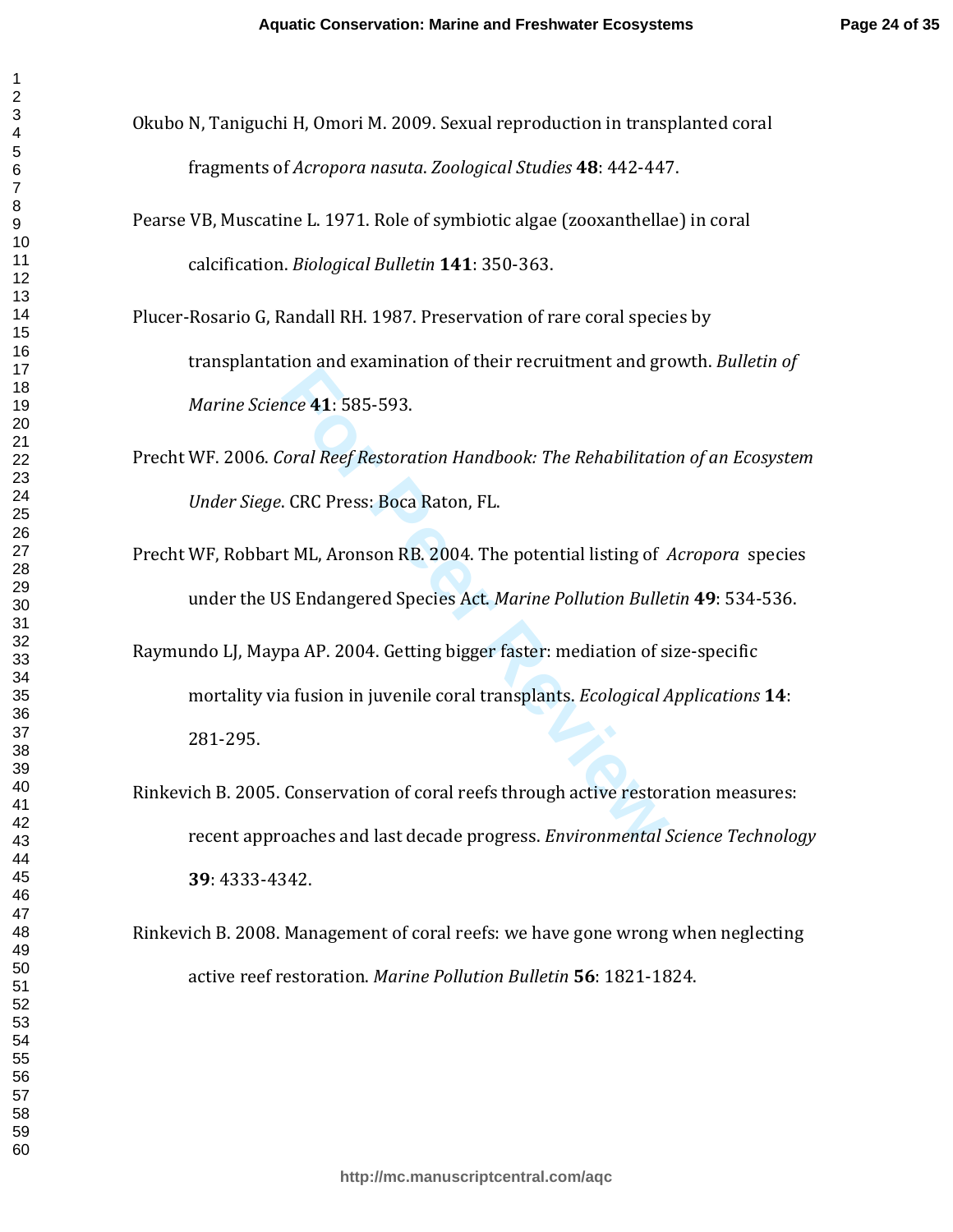- Rogers CS, Suchanek TH, Pecora FA. 1982. Effects of hurricanes David and Frederic (1979) on shallow *Acropora palmata* reef communities - St. Croix, United States Virgin Islands. *Bulletin of Marine Science* **32**: 532-548.
	- Smith LD, Hughes TP. 1999. An experimental assessment of survival, re-attachment and fecundity of coral fragments. *Journal of Experimental Marine Biology and Ecology* **235**: 147-164.
	- Sokal RR, Rohlf FJ. 1995. *Biometry: The Principles and Practice of Statistics in Biological Research*. W.H. Freeman and Company: New York.
	- 1995. *Biometry: The Principles and Practice of Sta*<br>1.H. Freeman and Company: New York.<br>1.H. Freeman and Company: New York.<br>1.*Breakage and propagation of the stony coral Acta of The Unite*<br>131.<br>131.<br>11 SA. 2008. Density-Tunnicliffe V. 1981. Breakage and propagation of the stony coral *Acropora cervicornis*. *Proceedings Of The National Academy Of Sciences Of The United States Of America* : 2427-2431.
	- Vermeij MJA, Sandin SA. 2008. Density-dependent settlement and mortality structure the earliest life phases of a coral population. *Ecology* **89**: 1994-2004.
	- Wallace CC. 1985. Reproduction, recruitment and fragmentation in nine sympatric species of the coral genus *Acropora*. *Marine Biology* **88**: 217-233.
	- Waller LA, Turnbull BW. 1992. Probability plotting with censored data. *The American Statistician* **46**: 5-12.
	- Williams DE, Miller MW, Kramer KL. 2006. Demographic monitoring protocols for threatened Caribbean Acropora spp. corals. NOAA Technical Memorandum NMFS-SEFSC-543: Miami, FL.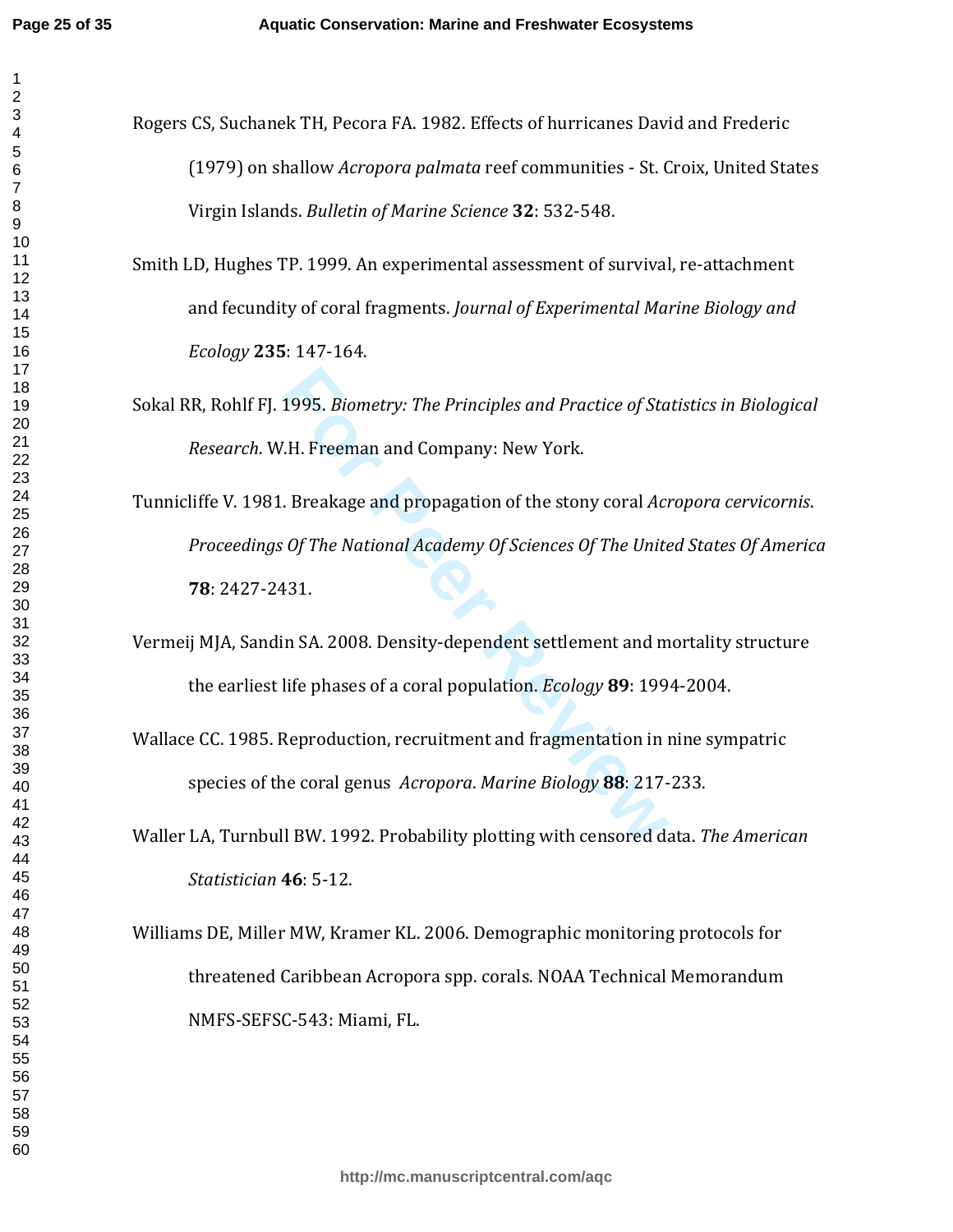- Williams DE, Miller MW. 2012. Attributing mortality among drivers of population decline in *Acropora palmata* in the Florida Keys (USA). *Coral Reefs* **31**: 369-382.
- Williams DE, Miller MW. 2010. Stabilization of fragments to enhance asexual recruitment in *Acropora palmata*, a threatened Caribbean coral. *Restoration Ecology* **18**: 446-451.
- Williams DE, Miller MW, Kramer KL. 2008. Recruitment failure in Florida Keys *Acropora palmata*, a threatened Caribbean coral. *Coral Reefs* **27**: 697-705.
- Woodley JD, Chornesky EA, Clifford PA, Jackson JBC, Kaufman LS, Knowlton N, Lang JC, Pearson MP, Porter JW, Rooney MC *et al.*1981. Hurricane Allen's impact on Jamaican coral reefs. *Science* **214**: 749–755.
- Yap HT, Alino PM, Gomez ED. 1992. Trends in growth and mortality of 3 coral species (Anthozoa, Scleractinia), including effects of transplantation. *Marine Ecology Program Series* **83**: 91-101.
- *Elmata*, a threatened Caribbean coral. *Coral Reefs*<br>
Esky EA, Clifford PA, Jackson JBC, Kaufman LS, Kr,<br>
Porter JW, Rooney MC *et al.* 1981. Hurricane Alle<br>
Fral reefs. *Science* 214: 749–755.<br>
Gomez ED. 1992. Trends in Yap HT, Alvarez RM, Custodio HM, Dizon RM. 1998. Physiological and ecological aspects of coral transplantation. *Journal of Experimental Marine Biology and Ecology* **229**: 69-84.
- Yap HT, Gomez ED. 1985. Growth of *Acropora pulchra* .III. Preliminary-observations on the effects of transplantation and sediment on the growth and survival of transplants. *Marine Biology* **87**: 203-209.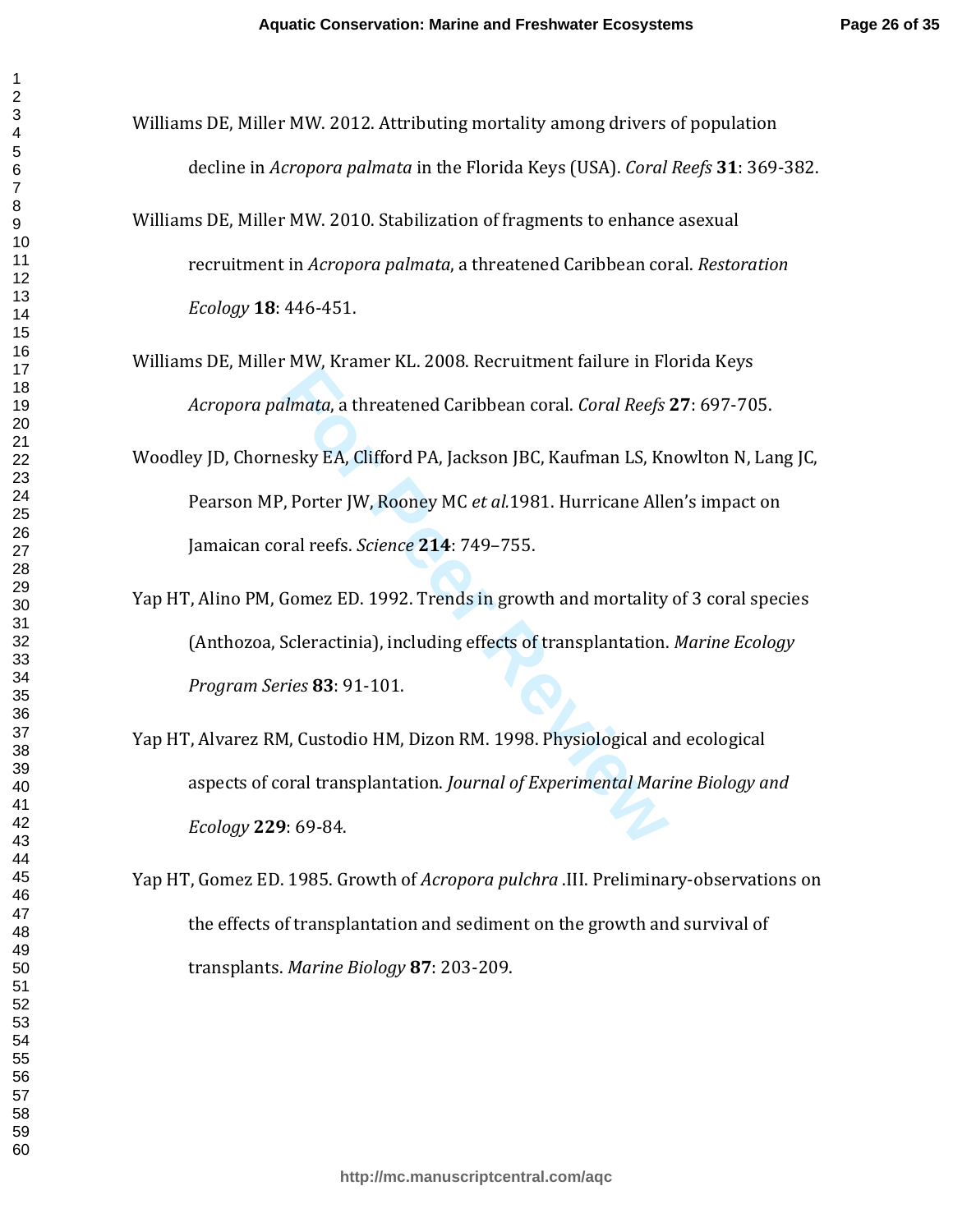TABLE 1. Initial sizes (surface area of live tissue in cm <sup>2</sup>) of coral fragments, grouped by year transplanted. Displayed are number of corals transplanted ( *n*), mean ( ±SE), minimum and maximum sizes.

| Year         | $\sqrt{n}$ | Mean | $(\pm SE)$ | Min.             | Max. |
|--------------|------------|------|------------|------------------|------|
| transplanted |            |      |            |                  |      |
| 2005         | 35         | 198  | (37)       | 7                | 961  |
| 2006         | 19         | 78   | (17)       | $\overline{2}$   | 300  |
| 2007         | 88         | 117  | (16)       | 8                | 950  |
| 2008         | 254        | 106  | (17)       | 15               | 823  |
| 2009         | 44         | 87   | (22)       | $\overline{a}$   | 561  |
| 2010         | 135        | 79   | (10)       | $\boldsymbol{4}$ | 1004 |
| 2011         | 257        | 113  | (10)       | 12               | 1015 |
|              |            |      |            |                  |      |
|              |            |      |            |                  |      |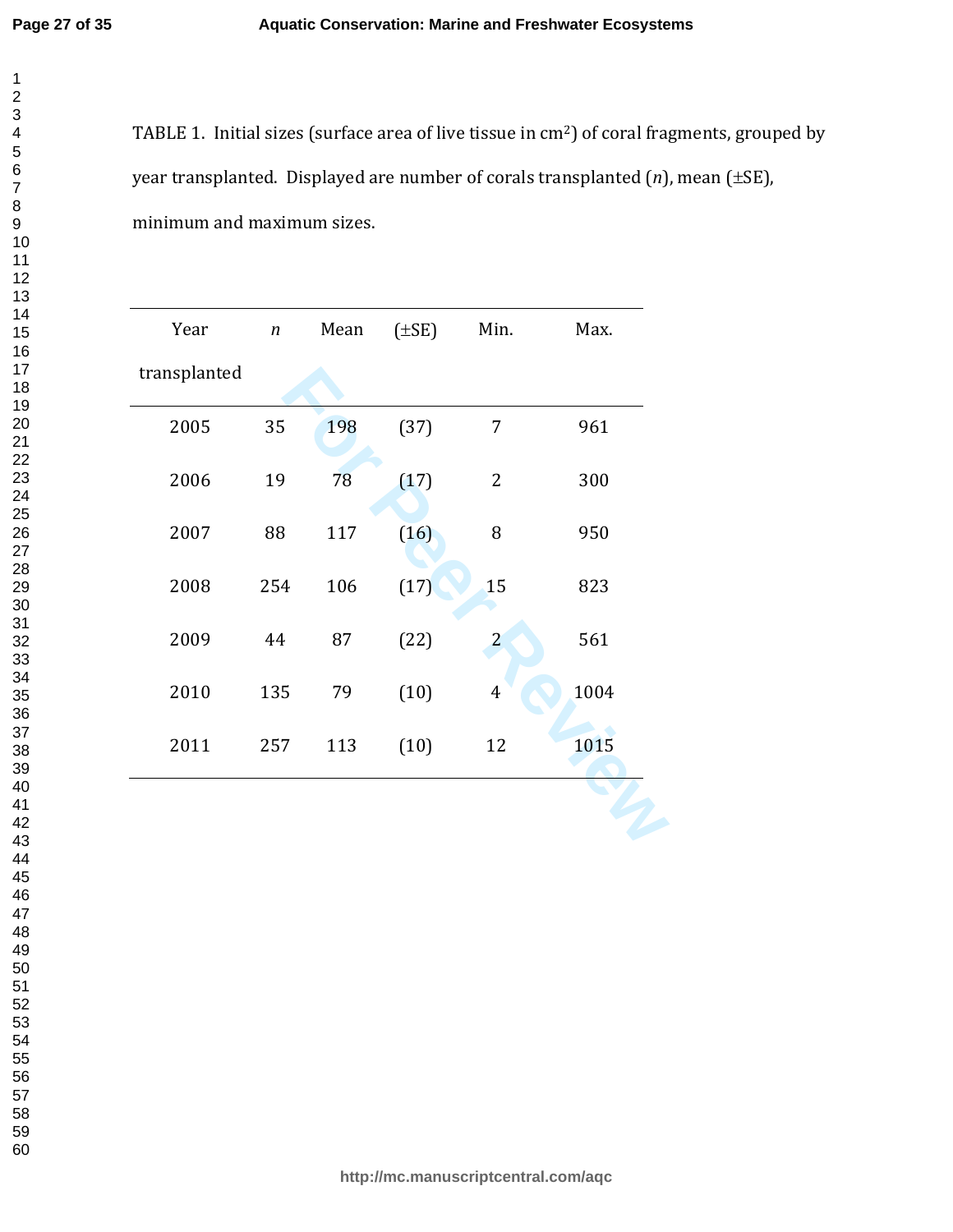# TABLE 2. Initial survival of corals transplanted in different years. \* indicates years when major storms impacted the site.

**http://mc.manuscriptcentral.com/aqc**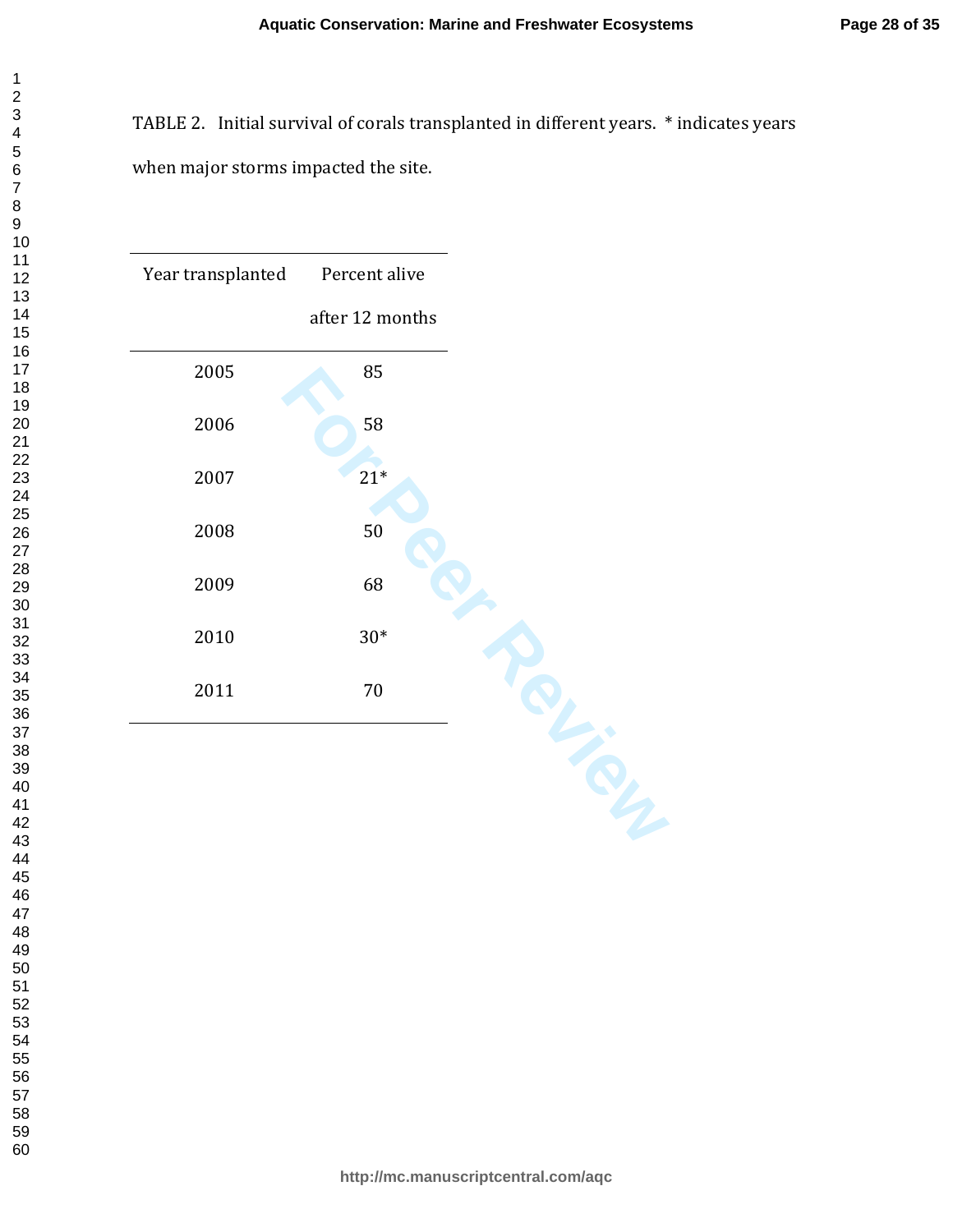TABLE 3. Estimates of model fit (AICc) and parameter estimates (± 95% CI) for survival models fit to the data. We compared three survival models: exponential, Weibull, and log-logistic. Models were first fit without (a) and then with (b) a term for initial coral size as a covariate. The meaning of the parameters *B*1 and *B*2 is modelspecific, as follows: for exponential *B*1=scale; for Weibull *B*1=shape and *B*2=scale; for log-logistic *B*1=scale and *B*2=location.

| (a) Models with no covariates |                                             |       |                             |                            |                              |  |  |  |  |  |
|-------------------------------|---------------------------------------------|-------|-----------------------------|----------------------------|------------------------------|--|--|--|--|--|
|                               | Survival                                    |       |                             |                            |                              |  |  |  |  |  |
|                               | model                                       | AICc  | $B1 \pm (95\% \text{ CI})$  | $B2 \pm (95\% \text{ CI})$ |                              |  |  |  |  |  |
|                               | Exponential                                 | 1,848 | $19.61 \pm (17.93 - 21.41)$ |                            |                              |  |  |  |  |  |
|                               | Weibull                                     | 1,784 | $0.74 \pm (0.70 - 0.77)$    | $21.0 \pm (18.9 - 23.6)$   |                              |  |  |  |  |  |
|                               | Log-logistic                                | 1,764 | $1.01 \pm (0.95 - 1.08)$    | $2.52 \pm (2.36 - 2.58)$   |                              |  |  |  |  |  |
|                               |                                             |       |                             |                            |                              |  |  |  |  |  |
|                               | (b) Models with term for initial coral size |       |                             |                            |                              |  |  |  |  |  |
|                               | Survival                                    |       |                             |                            |                              |  |  |  |  |  |
|                               | model                                       | AICc  | $B1 \pm (95\% \text{ CI})$  | $B2 \pm (95\% \text{ CI})$ | Initial Size $\pm$ (95% CI)  |  |  |  |  |  |
|                               | Exponential                                 | 1,792 | $15.51 \pm (12.77 - 18.39)$ |                            | $0.002 \pm (0.001 - 0.0035)$ |  |  |  |  |  |
|                               | Weibull                                     | 1,740 | $1.35 \pm (1.28 - 1.39)$    | $2.70 \pm (2.65 - 2.77)$   | $0.003 \pm (0.002 - 0.004)$  |  |  |  |  |  |
|                               | Log-logistic                                | 1,718 | $0.99 \pm (0.98 - 1.02)$    | $2.10 \pm (2.04 - 2.17)$   | $0.003 \pm (0.002 - 0.004)$  |  |  |  |  |  |
|                               |                                             |       |                             |                            |                              |  |  |  |  |  |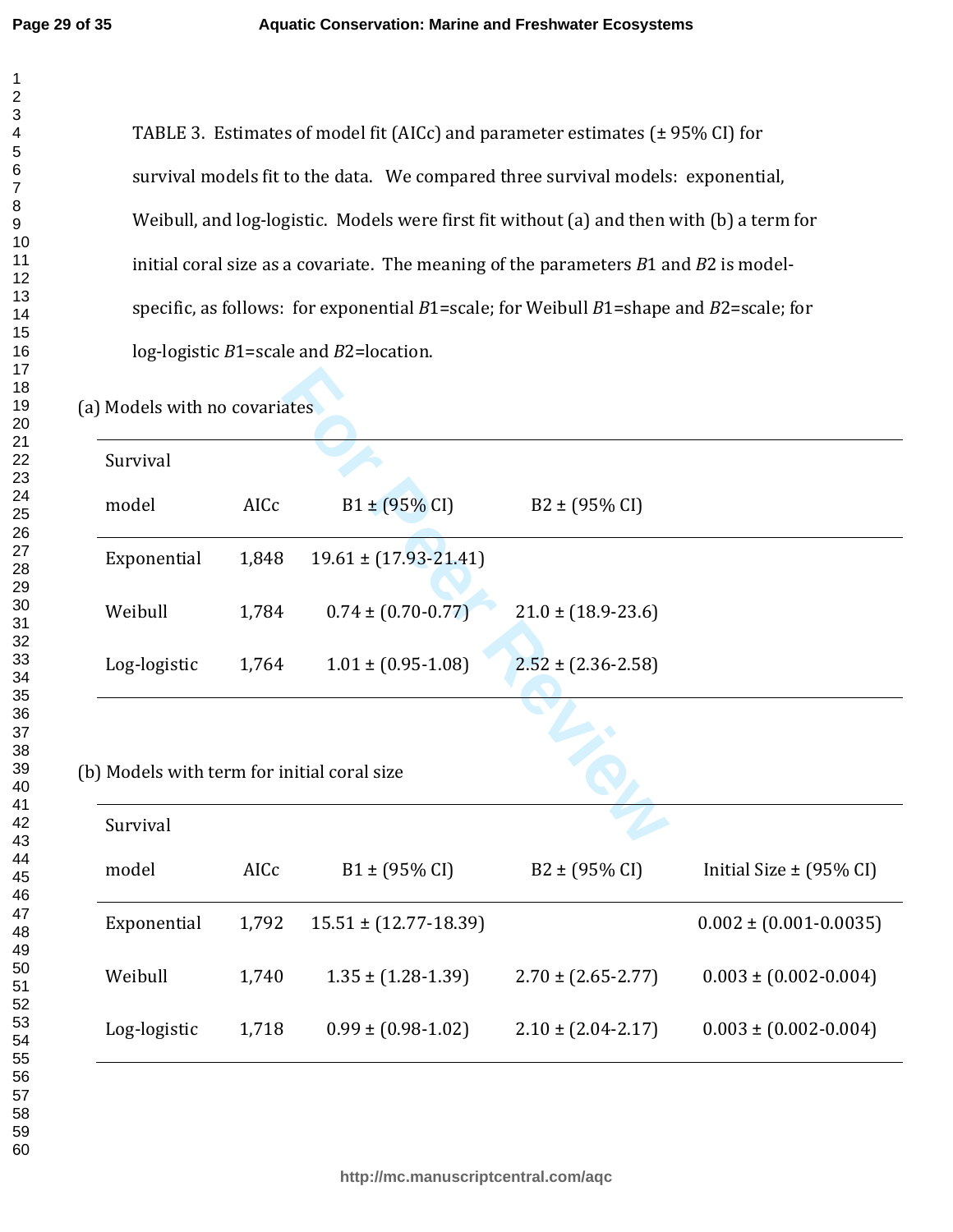Figure legends.

Fig. 1. Instantaneous mortality rate after transplanting for the best fitting log-logistic survival model. Dotted lines are 95% confidence intervals.

Fig. 2. Size distribution of coral fragments encountered at source sites and used for transplanting.

ution of coral fragments encountered at source si<br> **For Peer All starts in the Since Example 15 and the Sizes were selected to represent corals close**<br> **For Peer Sizes were selected to represent corals close**<br> **For Peer Si** Fig. 3. Survival as a function of time since transplanting for three representative sizes of transplanted corals. Sizes were selected to represent corals close to the smallest, average, and largest coral fragments found naturally at the site: 10, 100, and 1000cm<sup>2</sup> respectively. Solid lines are best-fit estimates from the log-logistic survival function and dotted lines are 95% confidence intervals.

Fig. 4. Mean colony size (mean SAL in  $cm<sup>2</sup> \pm 95\% CI$ ) of corals as a function of time since transplanting. Only corals that remained alive at each time were plotted.

Fig. 5. Change in colony size (SAL in cm<sup>2</sup>) as a function of initial size. Data are plotted for growth over the first 12 months (a) and 24 months (b) since transplanting. Corals that survived the interval and those that did not are plotted separately, and a linear regression (solid line) with 95%CI (dotted lines) is fit through data for survivors only.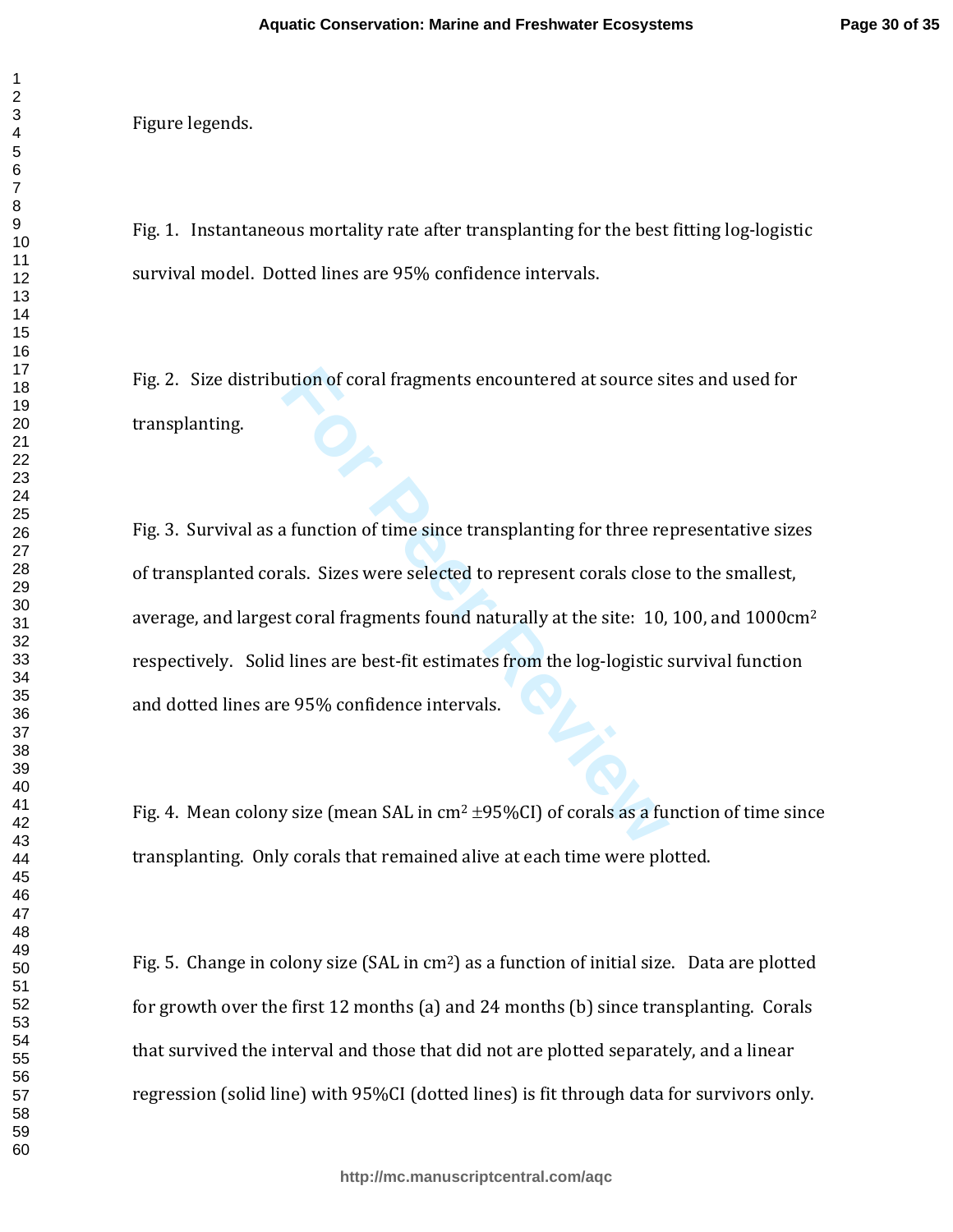



508x677mm (72 x 72 DPI)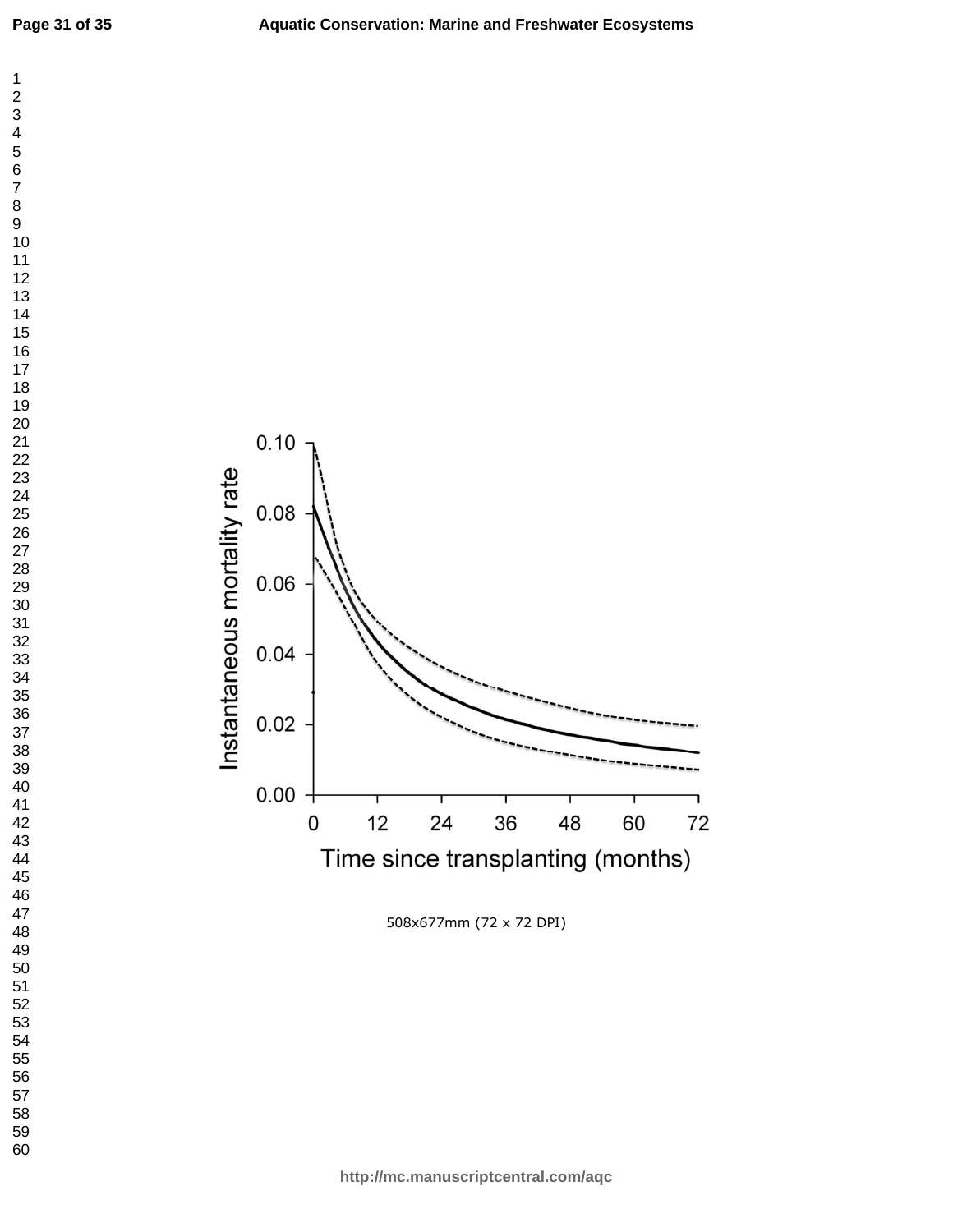



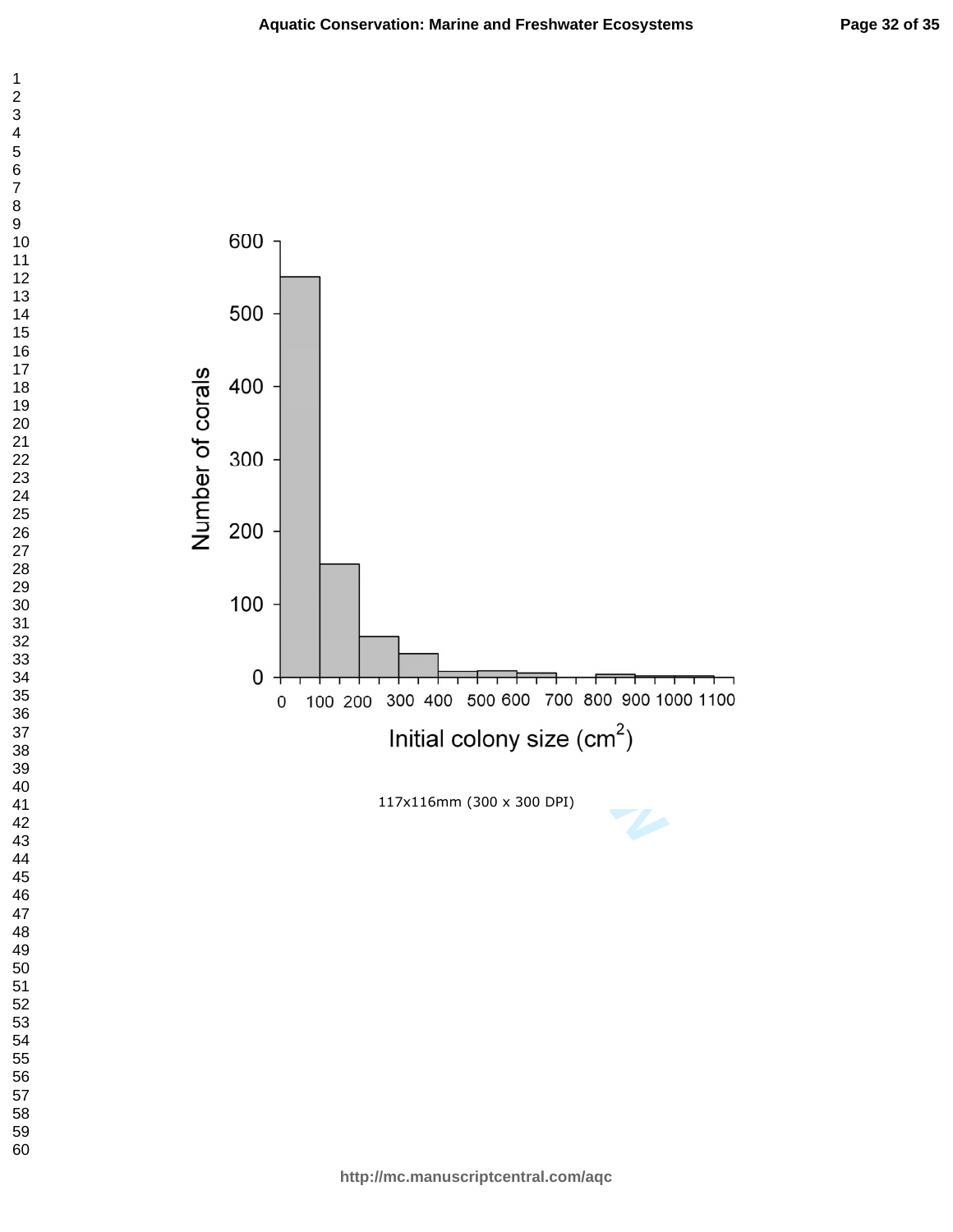



595x793mm (72 x 72 DPI)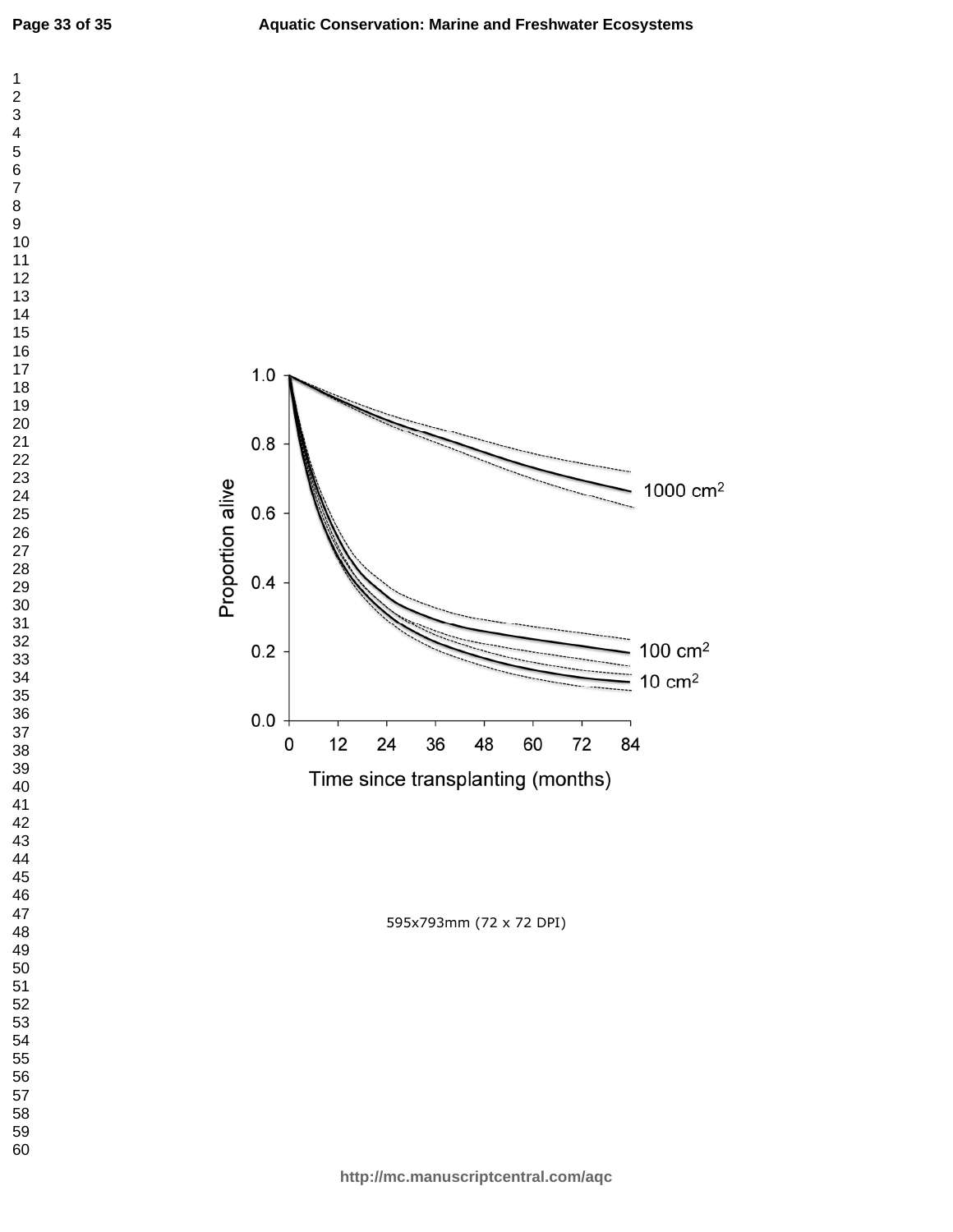

118x123mm (300 x 300 DPI)

 $\mathbf 1$  $\overline{c}$  $\overline{\mathbf{4}}$  $\overline{7}$  $\bf8$